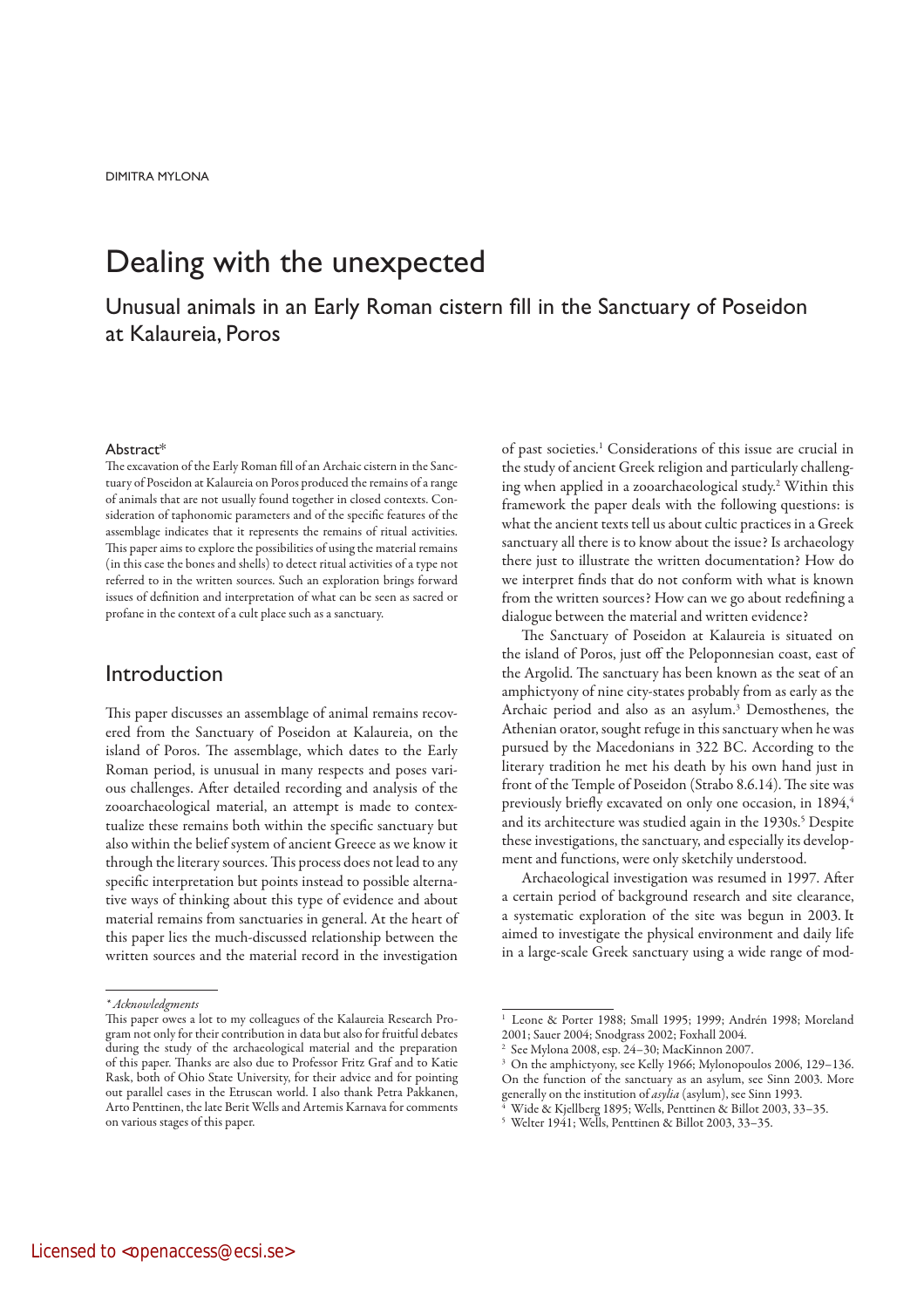

ern field techniques and methodologies.<sup>6</sup> The six-year programme, finished by the end of 2012, expanded the above aims with a particular emphasis on issues of religion, cult and belief.7 Archaeological research at the sanctuary focused on the systematic and detailed documentation of the excavation process and of the finds, with emphasis on contextualization.8 Systematic soil sampling and water flotation have been considered as integral parts of the fieldwork, followed by the analysis of various categories of bio-archaeological remains along with the analysis of all other types of artefacts. These analyses focus on the remains of mammals, microfauna, birds, molluscs, charcoal, carbonized seeds, lipids as well as organic

Fig. 1. Site plan of Area D and section of the cistern (Feature 03) in the Sanctuary of Poseidon at Kalaureia (by E. Savini).

and inorganic substances.<sup>9</sup> In accordance with the research objectives of the investigation at the sanctuary, all these categories of bio-archaeological remains are examined with the aim of exploring all aspects that relate to plants and animals in the sanctuary. This is done not only from an environmental and economic point of view, but also posing broader issues current in studies of ancient religion. Notions such as the "secular" and the "sacred" as well as issues of integration of texts and archaeology set up the framework of the bioarchaeological studies concerning the Sanctuary of Poseidon at Kalaureia.

## Archaeological context and stratigraphy

The zooarchaeological assemblage under study was recovered from a cistern (Feature 03) just north of the so-called "Building D" (Fig. 1). The cistern was constructed in the Archaic period, and was probably part of a system of interconnected

<sup>6</sup> The three years research programme (2003–2005) under the directorship of Berit Wells was entitled Physical environment and daily life in the Sanctuary of Poseidon at Kalaureia (Poros) and funded by Riksbankens Jubileumsfond. For the recent investigations, see Wells, Penttinen & Billot 2003; Wells et al. 2005; Wells, Penttinen & Hjohlman 2007. For a description of some of the methodologies applied see Wells et al. 2005, 129–135. See also relevant entries on www.kalaureia.org.

<sup>7</sup> The six-year programme (2007–2012) was also funded by Riksbankens Jubileumsfond. It is entitled The sea, the city and the god and directed by Arto Penttinen. For the first results of this programme, see Penttinen & Wells 2009.

<sup>&</sup>lt;sup>8</sup> Mylona et al. forthcoming.

<sup>9</sup> These remains are studied by a group of specialists that includes Y. Basiakos (technological analysis of organic and inorganic remains), G. Iliopoulos (microfauna), S. Isaksson (pottery chemical analysis), P. Lymberakis (microfauna), D. Mylona (mammal and fish remains), M. Ntinou (wood charcoal), A. Sarpaki (archaeobotany), D. Serjeantson (bird remains), G. Syridis (molluscs) and T. Theodoropoulou (marine molluscs).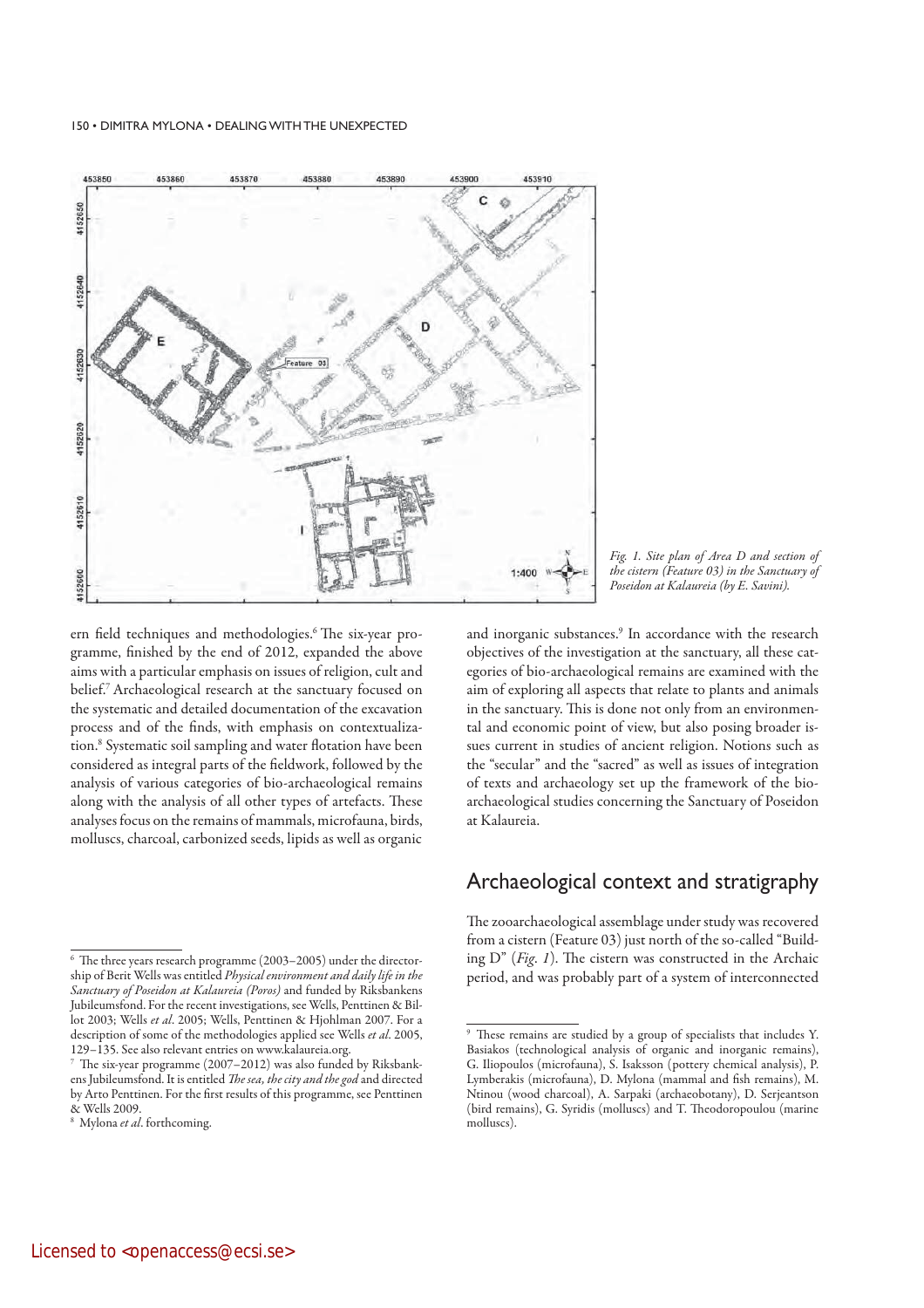cisterns. It fell out of use and in the Early Roman period (some time after 50 BC) became filled up with soil, stones and an unusual collection of items.10 At the time the sanctuary was still in use (Paus.  $2.33.2$ ).<sup>11</sup> The cistern, which is over 3 metres deep, was systematically sampled and a large portion of its soil underwent water flotation. Over 13,000 animal remains have been collected, representing donkey, cattle, pigs, sheep, goats, dogs, fish, birds, bird eggs, snakes, frogs, small mammals and large numbers of purple shells.<sup>12</sup> Among the animal bones, the remains of dogs and snakes are the most numerous. In addition to the animal remains a large number of glass vessels, all broken, were retrieved. Pottery sherds were very scarce and eroded. Charcoal and seeds were scarce as well. The animal remains had an uneven vertical distribution through the cistern's fill.<sup>13</sup>

## The animal remains: description

The animal remains retrieved from the cistern are presented below in two broad categories: the first is made up of the usual sacrificial animals, those that are expected to be found in a sanctuary as sacrificial victims and edible bodies in the subsequent sacrificial feast, namely cattle, pigs, sheep and to a lesser extent goats;<sup>14</sup> in the second category fall all those animals which are "unexpected", those that according to the same sources do not form part of the common rituals in a Greek sanctuary, as these are known in the relevant literature.

## The sacrificial animals: medium and large mammals (equids and dogs excluded)

Cattle, pig and ovicaprid remains are relatively few in comparison to dog and microfaunal remains (Table 1). There are at least two individuals of pig deposited in the cistern and they represent both a mature and a very young animal. All parts of the pigs' carcasses appear to be present although no articulated parts have been located. The cattle and ovicaprids are all adults.15 Several anatomical parts are present, but none is in articulation with others. The cistern contained the remains of at least one individual of cattle and four ovicaprids. No sexing information is available. Burning is extremely scarce and where it occurs it indicates cooking on a spit. The overwhelming predominance of unburned bones indicates that most meat was boiled or stewed. Cut marks are scarce as well. There is a differentiation between the type of cut marks observed for different types of animals. Cattle bones are more heavily chopped, while ovicaprid bones bear only disarticulation knife marks. Chopping marks on non-identifiable bones are found on long bone splinters, obviously associated with breaking the bone into small parts.

Table 1. Animal remains from the cistern (Feature 03).

| Taxa                   | Number of remains |
|------------------------|-------------------|
| Equid                  | 12                |
| Cattle                 | 11                |
| Pig                    | 24                |
| Sheep and goats        | 79                |
| Sheep                  | 13                |
| Goats                  | 4                 |
| Dogs                   | 353               |
| New born dogs          | 152               |
| Large size mammals     | 9                 |
| Medium size mammals    | 16                |
| Small size mammals     | 95                |
| Fish                   | 51                |
| <b>Birds</b>           | 55                |
| Snakes                 | 2720              |
| Frogs                  | 104               |
| Sea shells             | 2500              |
| Non-identifiable bones | 13609             |
| Total                  | 19807             |

<sup>&</sup>lt;sup>15</sup> Not enough dental and fusion data are available for any trends to appear.

<sup>&</sup>lt;sup>10</sup> For the excavation report on the cistern, see Wells, Penttinen & Hjohlman 2007, 36, 41 and 89–94. The analysis of the glass remains, one of the few datable categories of finds in the cistern, suggests a date that ranges from the 1st to the 3rd centuries AD. The Early Roman date is favoured here on the grounds provided by the few datable pottery sherds.

<sup>&</sup>lt;sup>11</sup> Recent excavations in Area I uncovered a complex building which was in use when the cistern was filled up.

<sup>&</sup>lt;sup>12</sup> This assemblage will be published in detail by the various specialists in Mylona & Penttinen forthcoming. More specifically the following descriptions are based on Lymberakis & Iliopoulos forthcoming; Mylona forthcoming a; Serjeantson forthcoming; Syrides forthcoming. For details on the distribution of remains within the cistern, see Mylona forthcoming a.

<sup>&</sup>lt;sup>13</sup> For a detailed description of this distribution, see the section on taphonomy below.

<sup>&</sup>lt;sup>14</sup> For the typical sacrificial animals, see Burkert 1985, 55–59; Rosivach 1994. For a systematic treatment of the iconography of animal sacrifice, see van Straten 1995. For the consumption of the sacrificial animals see Durant 1989; Detienne 1989; Ekroth 2007; 2008.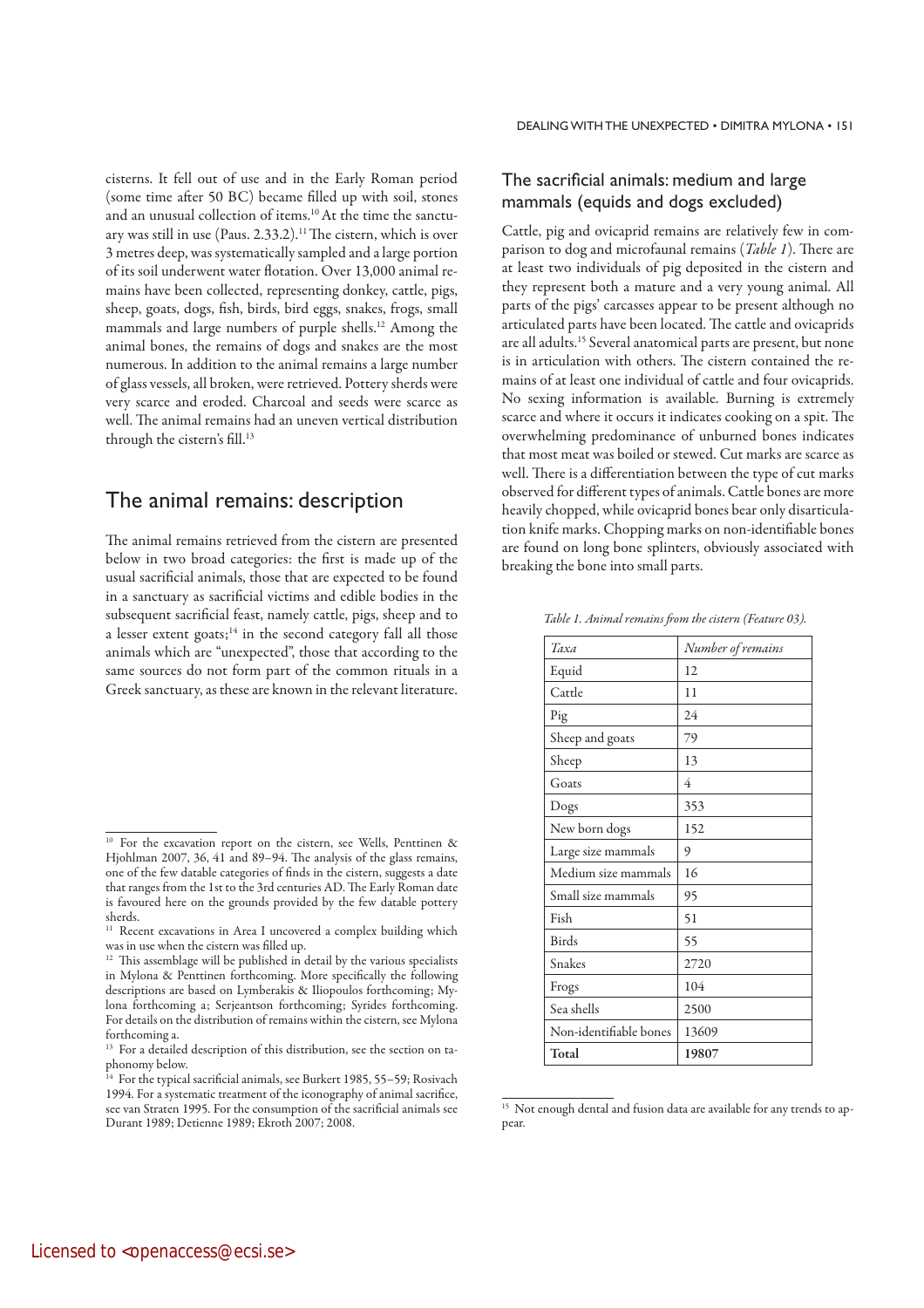The cattle, pig and ovicaprid bone assemblage from the cistern appears to be quite similar in its basic traits to the bones found in the Early Hellenistic "dining deposit" west of Building  $D<sub>16</sub>$  indicating that they probably represent dining refuse. Unlike the remains of the dining deposit, however, in the cistern almost no remains of cooking or drinking vessels had been deposited. On the contrary, the bones of these domestic, "typical sacrificial animals" have been deposited along with the remains of a variety of "unusual animals". We suggest that perhaps the cattle, pigs and ovicaprids were consumed in a dining event of a different nature/purpose.

### The unexpected animals

### Dogs

Among the identifiable bones, the majority (75.03%) belongs to dog (*Table 1*). Of those, two major groups emerge: the adults and the new-borns. Each of these groups includes animals of a variety of sizes. There are remains of at least eight adult dogs. The mature dogs are of various statures as is evident from the different sizes of their bones. All anatomical parts are present: front and hind legs, cranial parts, trunk and thoracic cavity, pelvis and tail, but they do not consist in complete skeletons. We can assume that the mature dog remains had been deposited in the cistern as loose bones. Some of the adult dog bones (metatarsals, phalanges, ribs) are burned (Fig. 2). Furthermore, four dog bones bear cut marks which indicate the skinning of the carcass and the breaking of the bones.



Fig. 2. Burned dog bones from the cistern.

The new-born dog bones represent at least 26 puppies, probably more. In this case whole carcasses seem to have been deposited, even though they have been found in a disarticulated form. Not only limb bones but also all cranial elements, vertebrae and ribs of the new-born dogs are present in the assemblage  $(Fig. 3)$ . It is apparent that these puppies originate from various litters. Although the difference in size could in some cases represent difference in the body size of the parents, the different developmental stages of some of the bones indicates that size difference should also be attributed to differing ages of the various puppies. In any case, none of the puppies is older than a few weeks of age.



Fig. 3. Various bones of newborn dogs from the cistern.

On the basis of the above it appears that various adult dogs were eaten after they had been skinned somewhere near the cistern. Their preparation probably involved the char-grilling of portions of dog meat. After the consumption of the meat and probably the temporary deposition of the bones in a hearth, the dog bones and probably their skins were deposited in the cistern. It is not possible to tell whether the puppies were also cut in pieces or they were deposited whole. They do not seem to have been char-grilled like the adults. They were either cooked in a different manner (boiled, stewed) or left uncooked.

### Snakes

The cistern deposits produced a very large number of snake remains. They represent a number of different taxa and different individuals within each taxon, some of them reaching a length of over 1.5 m. The Montpellier snake (Malpolon sp.), the Balkan whip snake (Hierophis gemonensis), the Four-lined snake (Elaphe quatuorlineata), the Grass snake (Natrix natrix) and/or the Dice snake (Natrix tesselata), and the Nose-

<sup>&</sup>lt;sup>16</sup> For a brief presentation of the deposit, see Wells, Penttinen & Billot 2003; Wells et al. 2005, 164–179; Mylona 2008, 92–97; forthcoming b. For the detailed publication, see Mylona forthcoming a.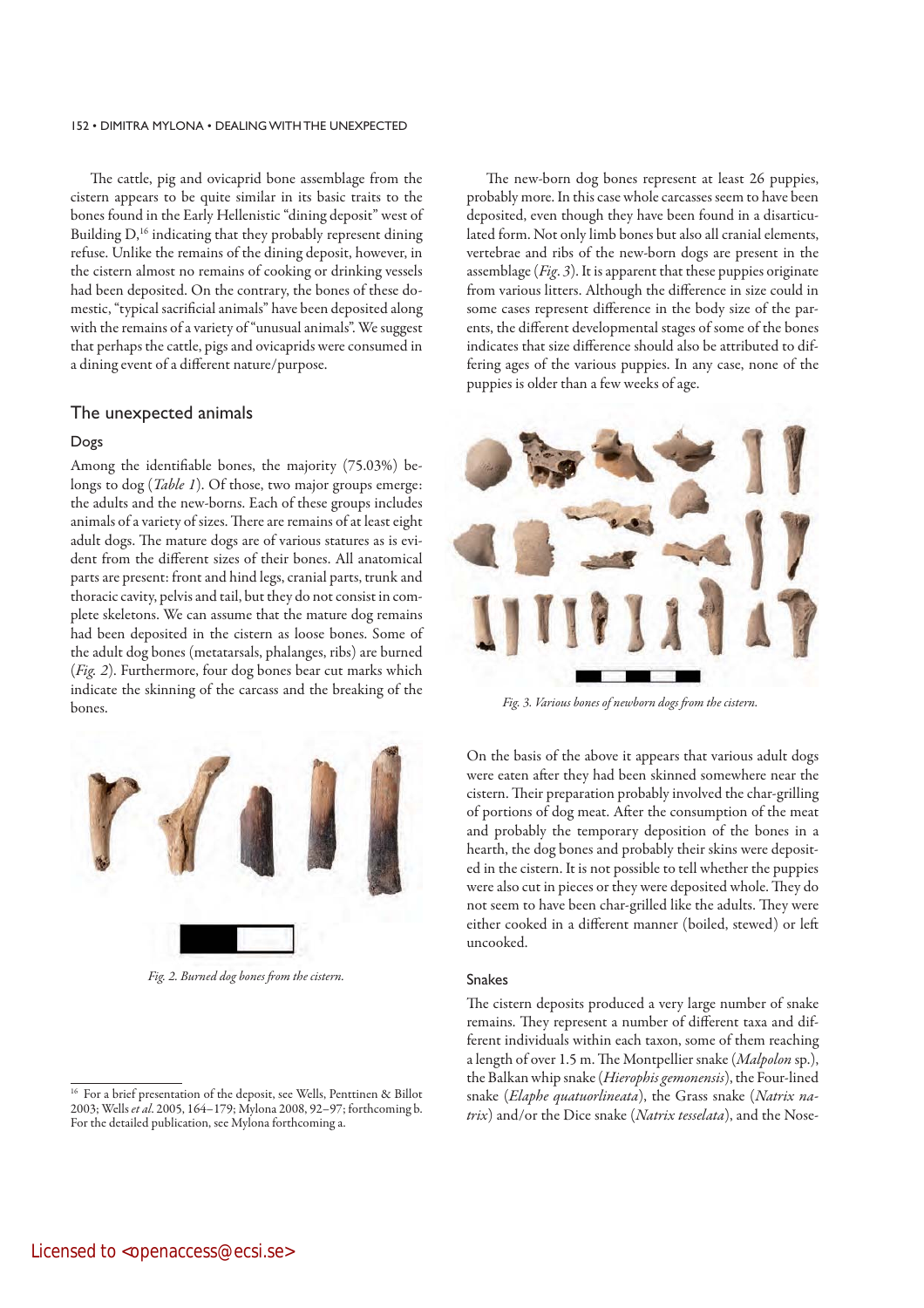#### DEALING WITH THE UNEXPECTED • DIMITRA MYLONA • 153

horned viper (Vipera ammodytes) are the identified taxa. These snakes are from both venomous and non-venomous varieties. A number of their remains, both vertebrae and ribs (but not cranial bones) are burned black or white  $(Fip, 4)$ . No cut marks were observed. It appears that various snakes were killed, cut in pieces and exposed to fire, with the flesh still on.17 It is possible that the snake flesh was consumed, but other uses cannot be excluded.



Fig. 4. Burned snake bones from the cistern.

### Other microfauna

This category includes frogs (cf. Pelophylax sp.), lizards (not of the green variety, Lacertidae), house mice (Mus sp.) and rats (Rattus sp.). One of the frog bones is burned black, indicating the use of the frogs, perhaps in a way similar to snakes. The rest of the microfaunal remains are all unburned.

### Birds and bird eggs

Bird remains include the bones of a whole crow (Corvus sp.), bones of a cockerel and at least one or two chickens (Gallus gallus). They also include an assortment of bones from a partridge (Alectoris sp.), a finch (Fringillidae) and a possible quail (cf. Coturnix). Egg remains have also been found in most strata and they represent several eggs (Fig. 5).



Fig. 5. Eggshell fragments from the cistern.

## **Equids**

Equids are represented by a metacarpal, a metatarsal and ten teeth, nine of which are maxillary and belong to the same individual, a donkey (Equus asinus). The tenth tooth originates from a young equid, probably a horse. The set of donkey maxillary teeth is a strange find, not only because they are burned, but also because they do not correspond to any other equid cranial bones in the assemblage. It appears that the burned teeth of the donkey had been collected and deposited in the cistern in a loose form.

#### Fish

A total of 48 fish bones (13 identifiable) were recovered, and they represent a quite varied range of taxa, including a large grouper (Epinephelus sp.), a medium parrot-fish (Sparisoma cretense), sardine (Clupeidae), bogue (Boops boops), a large pandora (Pagellus erythrinus) and various small and large unidentified fish. They were distributed throughout the cistern's fill. Some of the fish bones are burned black.

#### Purple shells

A vast concentration of seashells was recovered deposited above all the other animal remains. They form an almost homogenous group of 2,355 Bolinus brandaris purple shells. A few other gastropod shells which are not usually considered edible were found mixed with them. Almost all the purple shells are complete and were apparently thrown in the cistern all together, forming a thick layer, on top of the animal bones.

<sup>&</sup>lt;sup>17</sup> We assume that the snakes had not been thrown in the fire complete. In that case we would expect their most-exposed bones, i.e. head bones and terminal tail vertebrae, to have been burned. This is not the case, as only a number of vertebrae and ribs are burned.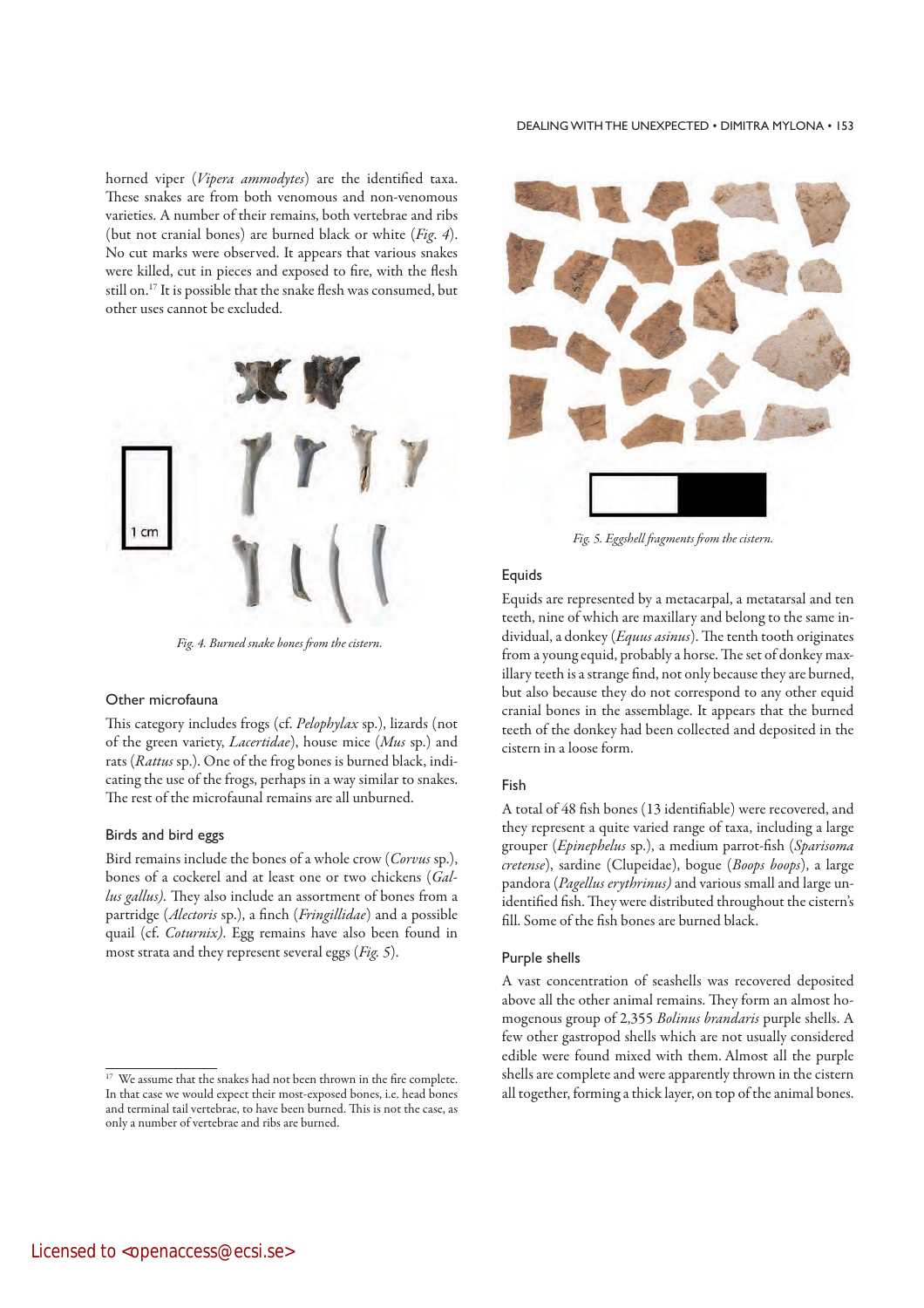## Taphonomy: how was the assemblage formed?

It was a common practice in antiquity to use defective cisterns or wells as places where various types of fill were deposited, usually the clearance of destruction debris. Broken or complete vessels often ended up in functioning cisterns or wells as did dead animals. Additionally, such features often functioned as traps for a variety of animals from the nearby areas, which accidentally fell in them. During the excavation of cisterns or wells which had filled in the manners described above, one would expect to find either complete water-carrying vessels and animal skeletons or a variety of remains, such as broken pottery, broken or complete objects, charcoal and animal remains of various types.<sup>18</sup> In the case of Feature 03, the cistern at the Sanctuary of Poseidon, apart from the variety in animal taxa and the abundance of glass fragments, very little else is present. Very few charcoal fragments or carbonized seeds have been found, despite the systematic water flotation of the cistern's soil;<sup>19</sup> small objects and architectural pieces are extremely scarce and surprisingly, even pottery is very scant.20 It is obvious that a different kind of process led to the accumulation of the cistern's animal bone assemblage.

As noted previously the animal remains have an uneven vertical distribution through the cistern's fill. A concentration of remains is observed in strata 5 and 6 (Fig. 2).<sup>21</sup> These are also the strata which produced large amounts of broken glass vessels. The strata below stratum 6 are equally rich in variety but the remains in them are mostly microfauna or small elements of other animals. As the fill below stratum 6 consists of loose stones and soil, it could be assumed that the animal remains found in it have percolated from above over the years through cavities among the stones. The same is probably true for other categories of finds such as the glass, which is found in small fragments throughout the entire fill. The only case where a deliberate deposition appears to be clear is in strata 5 and 6, where we observe the largest concentration and the largest size of remains.

Summing up the above observations we could suggest that an old, apparently dried-up cistern was filled up with soil and stones. When the filling was almost complete a mass of animal remains was thrown in. These included parts of two horses, a pig and a piglet, a bovine and four sheep and goats. Furthermore, pieces of several dog carcasses of various sizes and a large number of puppies were also thrown in. Snakes, birds, eggs, fish, frogs and a pile of seashells completed the picture. On top of all these a number of complete or broken glass vessels were thrown in the cistern. More soil eventually accumulated over the top.

Although a deliberate deposition or disposal of a range of dead animals, loose animal bones and glass vessels, complete or fragmented, in the half-filled cistern seems certain, the origin of these materials and their initial function is enigmatic. Some of the material, which has been presented above as from the "sacrificial animals" was probably general dining refuse that was lying around the site and was then collected along with the "unexpected" animal remains and deposited in the cistern. For the rest of the remains, however, several alternatives could be considered. One possible explanation is that when the cistern was to be sealed, the animals, especially the dogs and the snakes, were disposed of in it after they had been killed elsewhere, perhaps in a cleaning operation around the sanctuary. The rest of the remains (purple shells, loose bones of mammals, birds, fish and also eggs) might represent clearance debris, from somewhere near the cistern. Dogs and snakes however do not seem to have been simply unwanted or perhaps damaging animals which were killed and thrown in the empty cistern. The adult dog carcasses were already disarticulated, and their bones were probably free of meat before they were deposited. Some of them were burned and cut, which of course implies some processing before their disposal in the cistern. This processing might have involved the skinning and eating of the dogs. The burning traces on several of the snake vertebrae and ribs suggest that they had also been processed in some way before their disposal.

It should be noted that none of the non-domestic animals present in the assemblage could occur naturally in the cistern, with the possible exception of the frogs. The snakes are of many different species, originating from different habitats, including lakes/ponds or rivers. Besides, both the snakes and the lizards could not have survived in the dark interior of the cistern, because their bodies require regular exposure to the sun.22 But even the frogs' origins are dubious. If they had been naturally trapped and died in the cistern dump one might expect to find their complete skeleton. This is not the case however; only loose, non-articulated frog bones have been collected. The presence of the single burned frog bone strengthens the hypothesis that they were deliberately deposited.

<sup>18</sup> For examples, see Poulou-Papadimitriou 2008 (Byzantine: Eleutherna, Crete); MacGillivray, Sackett & Dressen 2007; Wall-Crowther 2007 (LM: Palaikastro); Roberts & Glock 1986 (Archaic: Agora in Athens). <sup>19</sup> Sarpaki forthcoming; Ntinou forthcoming.

<sup>20</sup> Wells, Penttinen & Hjohlman 2007, 36–37, 41 and 89–94.

<sup>&</sup>lt;sup>21</sup> The strata within the cistern are artificial and do not correspond to actual differences in the soil. This method was followed because the restricted space in the cistern did not allow for the accurate recording of changes in soil.

<sup>&</sup>lt;sup>22</sup> Lymberakis & Iliopoulos forthcoming.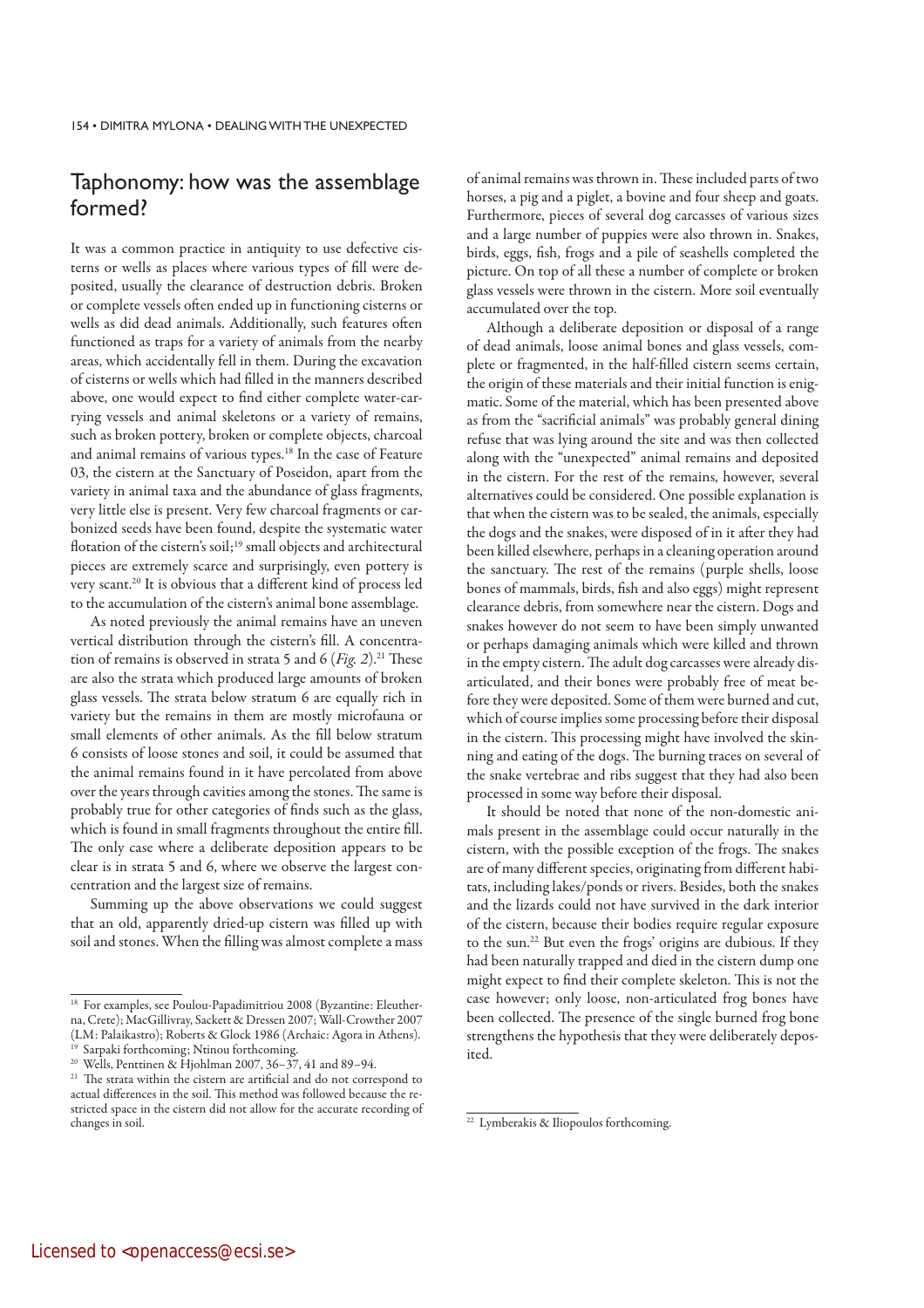As mentioned above, the inclusion of all major finds, animal remains and glass vessels in the same strata (especially strata 5 and 6) probably suggests a contemporaneous deposition, or at least deposition within a short period of time. If, on the basis of our observations, we exclude the possibility that these remains are random refuse or the products of a thorough cleaning of the sanctuary, we could perhaps link them to one or more sets of activities in the sanctuary which took place at the same time. What sort of activities would involve many dogs and puppies, snakes, frogs, sheep and goats, pigs and piglets, horses, fish, birds and eggs and purple shellfish. What would lead to their accumulation in a half-filled cistern?

## **Discussion**

The combination of animal remains in the cistern is very unusual. No other published bone assemblages similar to this one exist so far in the Greek world, although individual taxa, especially dogs and puppies are occasionally reported.23 A similar case has been reported from Etruscan Italy.<sup>24</sup> Because no direct comparative cases are available, we will attempt to gain a measure of understanding of the origin and the function of these animals before their deposition, by exploring common associations between them. This is achieved, by investigating the various uses, meanings and symbolisms that each of these animals had in the ancient Greek world, as these emerge from a variety of sources, mostly literary but also through representational arts and physical remains. The following review is not exhaustive. The cases presented here do not bear any chronological coherence and are treated as examples which reveal possibilities of interpretation rather than interpretations as such. Additionally the texts cited here are of various literary genres, of different degrees of completeness and also of different literary readership. This review mostly aims to define the various domains in which each of these animals participated, or was perceived to participate, by providing specific examples for each case. A distinction should be made, however, between the remains of the "normal" sacrificial animals and those of the other, "unusual" animals. The first group undoubtedly played roles other than that of the sacrificial victim, but those will not be discussed here. As noted above, we consider these as ordinary food refuse, whether related to sacrificial practices or not.

## Dogs

Dogs were part of the daily life of ancient Greeks, as pets, hunting companions and herding guards.<sup>25</sup> Gnawing marks on animal bones are quite common in zooarchaeological assemblages from almost all excavations, thus indicating that dogs were roaming around settlements and being fed on table leftovers.<sup>26</sup> The relationship between dogs and people seems to have changed over the centuries, but certain themes seem to remain constant from at least the 6th century BC to the Roman period.27

Dog flesh was eaten. This is attested archaeologically by numerous cases from a variety of dates and of a wide geographical distribution, where dog bones bear traces of cut marks and burning, both features that are usually related to cooking and consumption.28 Literary sources present the consumption of dog flesh as an activity linked to distant people with strange habits such as the Thracians,<sup>29</sup> to restricted specialized diets in a medicinal context,<sup>30</sup> or to special religion-determined circumstances, such as the "Hekate's meals", which prescribed the dedication to Hekate and the exposure at crossroads of puppies' meat among other foodstuffs, which were subsequently consumed by the poor.<sup>31</sup> An early refer-

<sup>23</sup> Day 1984; Luce 2008. Interestingly dog bones with cut and burning marks have been found in a 3rd century fill of a well at Eretreia, in association with bones of human infants as well as in a number of other contexts on the same site (Chenal-Velarde 2006). Also similarly cut and burned dog bones have been identified in a 6th–5th century BC well fill in Syracuse (Sicily), possibly related to the cult of Artemis-Hekate (Chilardi 2006).

 $24$  I owe this information to Katie Rask, Ohio State University. An example of such as assemblage originates from a well in Area C at Pyrgi in Latium (modern Santa Severa), which chronologically corresponds to the Archaic period. The assemblage included bones of pig, ox, birds, and frogs (Cardini 1970).

<sup>25</sup> Merlen 1971; Anderson 1985, 32–34, 43–48 and 51–52; Luce 2008; Trantalidou 2006.

<sup>&</sup>lt;sup>26</sup> For the occurrence of gnawing marks on animal bones from various contexts within the Sanctuary of Poseidon, see Mylona forthcoming a. The presence of dogs in sanctuaries was in some cases prohibited, see Scholz 1937, 77; Parker 1983, 357.

<sup>27</sup> Luce 2008; Kitchell 2004.

<sup>28</sup> Examples and relevant bibliography in Luce 2008, 280–286; see also De Grossi Mazzorin & Minniti 2006; for another example of cut and burned dog bones from a sanctuary at Eretria, Greece (Hellenistic) see Chenal-Velarde 2006.

<sup>&</sup>lt;sup>29</sup> The reference to the Thracian custom of eating dogs is found in the work of Sextus Empiricus, who wrote in the 2nd/3rd centuries AD (Pyrrhoniae hypotyposes, 3.225; Pellegrin 1997), discussed by Luce 2008, 281, where other relevant cases are also cited. More generally on dog flesh taboos, see Simoons 1994, 203–249.

An example for the consumption of dog flesh in a medicinal context is found in the Hippocratic collection: "Dog's flesh dries fevers and gives strength, but does not pass through as stool." (On Diet [Vict.] 2.46). For a discussion of food consumption as a healing agent, see Garnsey 1999, 83–84; for more examples about dog eating in a medicinal context, see Luce 2008, 281–283.

<sup>&</sup>lt;sup>31</sup> Lucian *Dial. mort.* 1.1 and 2.3; von Rudloff 1999, 85-86; Scholz 1937, 14–22.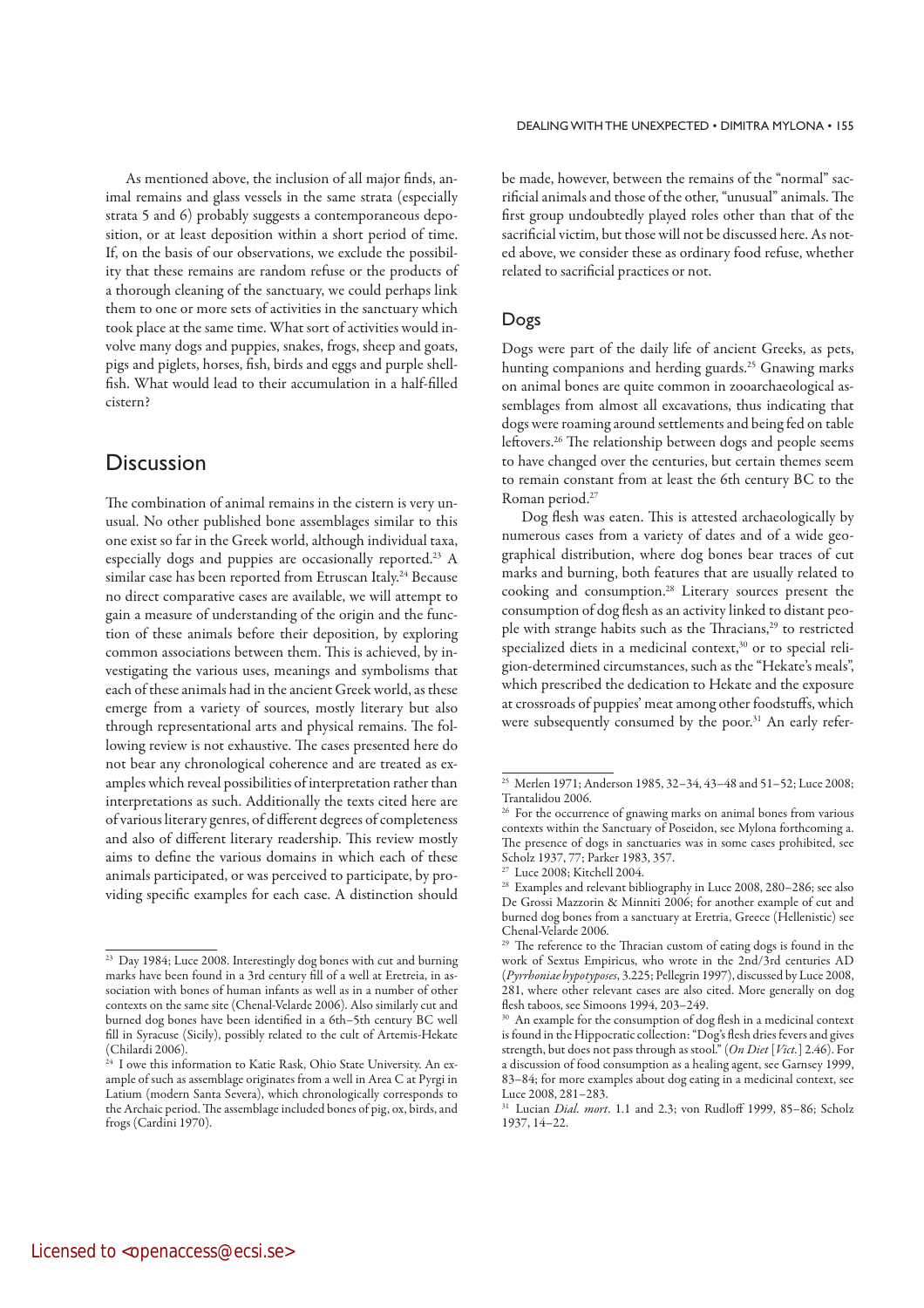ence by the 6th century BC poet Ananios however, places the consumption of dog flesh in the context of ordinary autumnal eating along with the meat of piglets, kids, hare and fox.32 This source, along with the archaeologically identified dog bones with consumption traces on them mentioned earlier, suggests the possibility of a more widespread practice of dog eating.

The connection of dogs with healing however went far beyond the consumption of dog flesh as a restorative food. Dogs, especially puppies, were part of the healing process in sanctuaries of Asklepios. Such cures are described on 4th century BC inscriptions from Epidauros and in several literary texts.33 The healing involved the licking of the ailing part by a dog or puppy and often the subsequent disposal of the animal in a chasm in the earth.<sup>34</sup> Dogs were also used in rituals related to birth, either to purify or to ease the birth.<sup>35</sup>

Dogs were sacrificed to certain deities, such as Hekate, Ares at Sparta and Eileithyia at Argos,<sup>36</sup> but were also sacrificed in an act of purification.<sup>37</sup> Dog sacrifices are attested archaeologically from all over the Greek world.<sup>38</sup> Pausanias refers to a case of divination by the innards of dog that was practised in the late 5th century BC by the Elaean Thrasyboulos, a soothsayer (Paus. 6.2.4).

## Snakes

As a generic category of animals, snakes were highly symbolic in the ancient world. They were involved in a large number of rituals. Snakes were perceived in connection with the underworld for the obvious reason that the typical snake appears to emerge from the earth and descend there. As such chthonic creatures they probably played a role in the Eleusinian mysteries; according to certain sources they resided in the megara and ate the piglets and other items that were thrown in during the Thesmophoria.39

Snakes had an association with several deities, mostly on mythological grounds or as symbols.40 Apollo at Delphi, for example, succeeded Python, the oracle god who was often represented as a serpent.<sup>41</sup> Figurines of snakes, very often in the form of bracelets, were dedicated in sanctuaries, especially in the Archaic period.42 Snakes appear as monsters or in monstrous combinations in mythology (the Lernaian Hydra or Medusa). Snakes were considered as guardians of private houses, tombs and sacred places and they appeared as symbols of the souls of the dead,<sup>43</sup> mediating between life and death.<sup>44</sup> They were also very important in healing, thus becoming the symbol of Asklepios. Pausanias mentions the tame yellowish snakes that were peculiar to Epidauros and considered as sacred to Asklepios (Paus. 2.28.1).<sup>45</sup> In the context of healing in the Asklepieia, at certain occasions snakes affected the cure.46

Snakes seem to have been used as a means of divination. Of interest is a story preserved in a strange work, the Orphic Lithica (lines 690–715). There, in a discussion of the liparaios lithos, the "fat stone", a sacrifice of snakes for mantic purposes is described. The fat stone is burned, producing a smell that is particularly attractive to snakes. Snakes start moving towards the fire and the first to reach it is seized by three boys and torn into nine pieces.47 Finally, serpents conveyed a rich plethora of meanings in the dream world of Artemidoros in the 2nd century AD.<sup>48</sup>

<sup>32</sup> Cited in Ath. 7.282a–b. See discussion in Mainoldi 1984, 171.

<sup>33</sup> For the use of dogs in the Asklepieion at Epidauros, see LiDonnici 1995, 98–99 and 104–105; for other cases see Farnell 1970, 240.

<sup>34</sup> Gourevitch 1968; Gilhus 2006, 109; Scholz 1937, 10–24; Mainoldi 1984, 58.

<sup>35</sup> von Rudloff 1999, 121.

<sup>36</sup> Scholz 1937, 14–24; Merlen 1971, 86 and Mainoldi 1984, 51–59 for a list of literary references to dog sacrifices. Especially for dogs in connection to the cult of Hekate, see von Rudloff 1999, 120–121.

<sup>37</sup> Merlen 1971, 86; Mainoldi 1984, 72–73, and a more general discussion in Luce 2008, 283–284.

<sup>38</sup> Day 1984; Luce 2008.

<sup>&</sup>lt;sup>39</sup> Clinton 1998, 69-80. According to a scholiast to Lucian (Dial. meret. 2.1, Rabe p. 275.23–276.24) "it is said that there are snakes down below in the chasms which eat most of what is thrown down". At Eleusis the megara are over 7 m deep and epigraphic evidence suggests that piglets were thrown in them once a year. This scenario presented by Lucian's scholiast is quite unlikely. Snakes cannot live in such dark depths because

their physiology requires regular exposure to the sun and also because they are not carrion eaters, but rather hunters of their food (Lymberakis & Iliopoulos forthcoming). For snakes at the Thesmophoria, see also Ruscillo in this volume. For snakes in chasms, see Bevan 1985, 161–162. See Bevan 1986, 261 and 265–267 and references therein.

<sup>41</sup> For the relevant myth, see Chappell 2006; Harrison 1899, 223. For the iconography of Delphic serpent-related myths, see Harrison 1899; Kuster 1913, 85–100 and 104–120.

Bevan 1986, 268–277.

<sup>43</sup> The Greeks believed that the dead might appear in the form of a snake; snakes are illustrated in funerary contexts very often (Burkert 1985, 195).

<sup>44</sup> For the Roman world, see Turcan 1996, 260–265; Gilhus 2006, 108.

<sup>45</sup> Burkert 1985, 214. Snakes were regarded as incarnations of Asklepios at Epidauros, Kos and also in Rome. Asklepios is also related to dogs. In many of his shrines we have evidence for the maintenance of sacred dogs (Epidauros, Athens, Lebena, Rome), see Farnell 1970, 240. It should be noted here that chasms and the presence of water (both met at a cistern) were also integral parts of the healing practice.

Wickkiser 2008. The epigraphic record describes such cases: one man's toe was healed by a snake that came out of the abaton, the building where the patients slept, and licked it (LiDonnici 1995, 96–97), while a viper opened a tumour of a certain Melissa (LiDonnici 1995, 118–119). The poem dates to the 4th century AD, probably based on a 2nd century AD treatise by Damigeron (Giannakes 1982). The tearing of the snake and its association with fire (and burning?) would perhaps produce remains similar to the ones found in the cistern.

Artem. 2.13, 4.67 and 4.79; White 1990.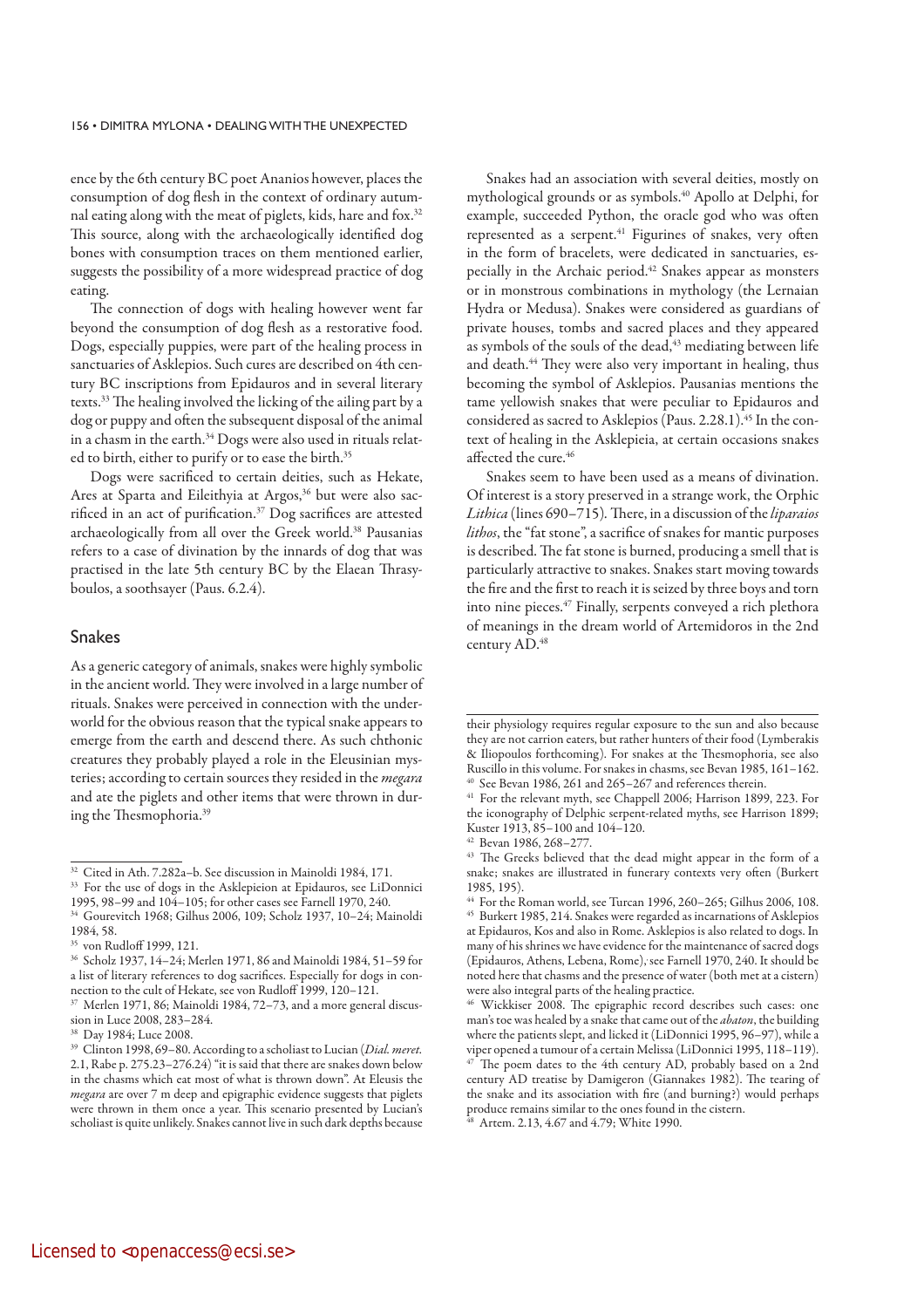## **Equids**

Equids, i.e. horses, mules and donkeys, were certainly used around the sanctuary of Kalaureia, as well as in the town and countryside around it, as draught animals (transportation, agricultural tasks etc).<sup>49</sup> They were also considered as a status symbol and were in certain cases buried along with humans.<sup>50</sup> Their bones are not found in archaeological strata as often as other domestic animals, probably because their carcasses were often disposed of away from the settlement.<sup>51</sup> Equids held an ambiguous culinary position in ancient Greece. Their flesh was certainly considered edible, but its actual consumption was socially tinted. Only the very poor, or people on the periphery of the Greek world ate it. Eating equid flesh in a medicinal context however was much more acceptable.<sup>52</sup> Ancient Greeks seem to have perceived certain equids, i.e. donkeys, in connection with drinking and merriment.<sup>53</sup> Participation of equids in cult seems to have been a rather unusual phenomenon.<sup>54</sup> Horses were specially connected to certain gods, especially Poseidon<sup>55</sup> but also some other deities. They were occasionally sacrificed to Poseidon, sometimes by submersion in a spring (Paus. 8.7.2, Apollod. Bibl. 1.7.8).<sup>56</sup> Other deities also received sacrifices of equids; a young horse was sacrificed to Helios (the Sun) and a donkey to the Wind (Hsch., s.v. ἀνεμώτας). We find also some references for the use of equid bones in magic. In the Greek Magical Papyri we read that a tooth from the upper jaw-bone of a female ass can be used to make a love spell of attraction.<sup>57</sup>

## Fish

The role of fish as food is obvious, and such a use is wellattested in the sanctuary.58 Their occasional use as offerings or animals of sacrifice is known through a variety of written

### DEALING WITH THE UNEXPECTED • DIMITRA MYLONA • 157

sources, epigraphic and literary,<sup>59</sup> but also archaeologically.<sup>60</sup> The consumption of fish was often an ideologically and symbolically laden act.<sup>61</sup> This symbolism often went beyond the social arena into religious ritual. The avoidance of fish eating or contrarily, prescription for the consumption of certain fish was in certain contexts strictly regulated by religious rules.<sup>62</sup> The association of small fish to Hekate is such an example.<sup>63</sup> Moreover, the heavily symbolic nature of fish is evident in the fact that they functioned as symbols to be interpreted in dreams.<sup>64</sup> Although there is no strict relation between fish and a certain god, some deities appear in association to fish more often than others. These are Poseidon, the sea god par excellence, Artemis, Hermes, Pan, Hekate and Aphrodite.<sup>65</sup>

### Purple shells

The archaeological remains of purple shellfish, either Bolinus brandaris or Hexaplex trunculus, are usually connected to purple dye industry, especially if found in large amounts.<sup>66</sup> In smaller quantities they are usually interpreted either as food or as fishing bait.<sup>67</sup> No clear case of purple shells as offerings has been published so far from excavations of a historical date,<sup>68</sup> although another kind of shell, which in ancient

<sup>49</sup> Isager & Skydsgaard 1992, 85–89.

<sup>50</sup> Reese & Kosmetatou 1995; Camp 1998, 10; Antikas 2006; and various papers in Gardeisen 2005.

<sup>&</sup>lt;sup>51</sup> Disposing the carcasses of dead donkeys or mules down disused wells or cisterns is still a common practice around the Greek countryside.

<sup>&</sup>lt;sup>52</sup> E.g. Gal. *Nat. Fac.* 3.1.9 (Grant 2000, 154-190); Dalby 1996, 60-61; Simoons 1994, 180–183; see also Garnsey 1999, 83–85.

<sup>53</sup> For rhyta shaped as donkey heads, see Hoffmann 1962; Lissarrague 1995.

<sup>54</sup> Georgoudi 2005.

<sup>55</sup> Malten 1914; Bevan 1986, 195–200 and 204–213; Burkert 1985, 297–299; Simoons 1994, 181–182.

<sup>56</sup> Burkert 1985, 138; Georgoudi 2005, 139.

<sup>57</sup> Betz 1986, iv 2891–2942 (p. 92). Also for a discussion of a Roman case, see Gilhus 2006, 231–234.

<sup>58</sup> Mylona 2008, 92–97; Mylona forthcoming a.

<sup>59</sup> A Hellenistic epigram by Apollonides, for example, describes how Menis, the fisherman, offered to Artemis a grilled red mullet and a hake, along with some wine and bread in return for a rich catch (Anth. Pal. 6.105). For more examples, see Mylona 2008, 97–99.

Geometric strata from Kommos produced a large number of fish bones, most of which are burned. These fish have been interpreted as offerings or sacrifices (Rose 2000; Lèfevre-Novaro 2010). See also Bevan 1996, 133–134, for the offering of fish figurines.

<sup>61</sup> Wilkins 1993; Davidson 1993; 1995; 1996; Mylona 2008.

<sup>&</sup>lt;sup>62</sup> E.g. Pythagorians (Plut. *Quaest. conv.* 728c-730f). For a comprehensive discussion of the issue and relevant bibliography, see Mylona 2008, 106–108.

<sup>63</sup> See above, n. 40.

<sup>64</sup> Artem. 2.14. According to Artemidoros, in mid/late 2nd century AD, more than 50 species of fish and marine life had specific meanings in dreams.

<sup>65</sup> Rose 2000, 520–536; Mylona 2008, 98.

<sup>66</sup> Reese 2000; Alfaro & Mylona forthcoming. The process of purple dye production requires the use of live shells. It mostly took place on the beach, where fresh materials and plenty of water and water features (e.g. rock cut basins) were readily available. It is unlikely that such a process would take place in a crowded place such as the Sanctuary of Poseidon, far from the sea (approximately 900 m from the sea and 190 m above sea level).

 $67$  For the use of purple shells as food see Karali 1999, 14-17; for their use as fishing bait, see Karali 1990, 411.

<sup>&</sup>lt;sup>68</sup> The assemblage of purple shells from the cistern in the sanctuary could represent a sackful of shells, or many smaller amounts, that had been brought on site as offerings by purple shell fishermen in the vicinity of Kalaureia. It should be noted here that the Saronic Gulf had a strong tradition of this kind of fishing and the nearby town of Hermione, which had plenty of connections to the sanctuary, was famous in antiquity for its purple cloths (Plut. Vit. Alex. 36).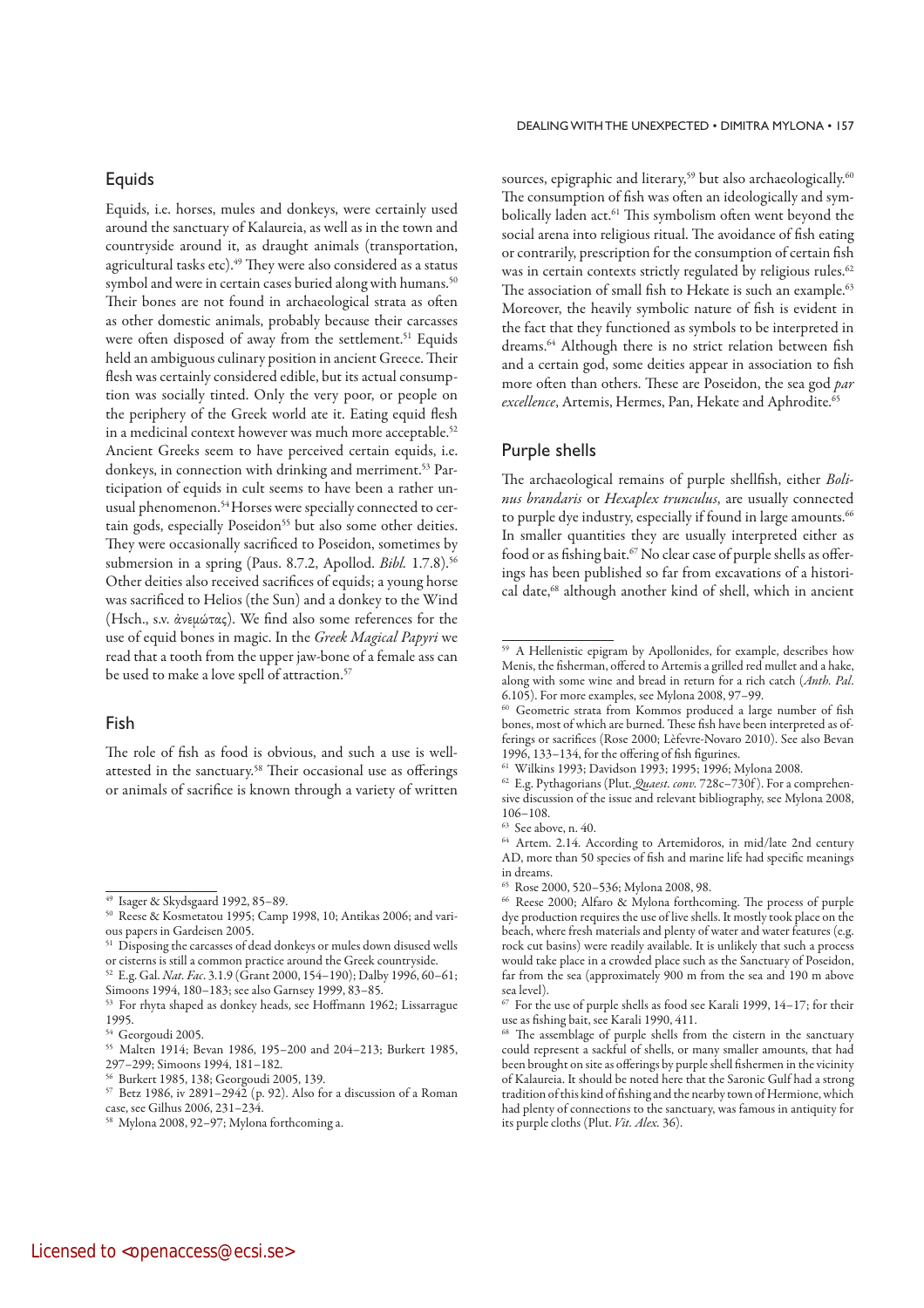literature is often mentioned along with the purple shells,<sup>69</sup> had been used in a ritual context on Delos.<sup>70</sup> In literature, purple shells are referred to in connection with purple dye production or in biological treatises.<sup>71</sup> Other domains where they are treated in some detail are the medicinal and the gastronomic.72 In the latter the discussion refers to their taste in relation to other shells or the improvement of their poor taste through elaborate cooking.73 In medicinal literature the purple shells appear to possess several healing properties.<sup>74</sup>

### Lizards

Lizards of the kind found in the cistern (not Lacertidae) favour rocky, dry environments with minimal shrub cover. They have rarely been reported in archaeological excavations mostly due to the small size of their remains, their fragility and also the application of unsuitable retrieval methods in the field. However, lizards played a role for ancient Greeks. Aristotle, for example, studied their physiology quite extensively (e.g. Arist. Hist. an. 488a24, 489b21, 503b12, 509b8 and 558a14). Lizard illustrations are found on coins,<sup>75</sup> on gems<sup>76</sup> and on ceramic vessels<sup>77</sup> of various dates. It seems that lizards were occasionally used in healing. Aelian refers to lizards in relation to the healing of human eyes (Ael. NA 5.47). Above all however, lizards were one of the most common ingredients in magic recipes. Although geckos were the most potent type of lizard, other kinds were also used, in

 $77$  Hurwit (2006) gives a detailed discussion of the lizard as a theme on Archaic vessels and discusses its symbolism in the Archaic and Classical periods with commentary on the lizard symbolism at later periods.

charms of sexual attraction and personal strength.78 Lizards were also perceived as portents (Paus. 6.2.4),<sup>79</sup> and in one case we find oracles that link Hekate to lizards (Euseb. Praep. evang. 5.14.2). Although the lizard symbolism had probably changed over time, its connection with the occult remained.

## Frogs

The presence of frogs implies the presence of water and damp vegetation.80 We do not find them in Greek art and literature very often,<sup>81</sup> but in the rare cases when we do, the reference to frogs implies the existence of springs and other water bodies.82 A frog was illustrated on an Archaic (530–500 BC) silver stater from Seriphos.<sup>83</sup> Its choice as a representation on Seriphean coins was probably based on the pun "Seriphian frog",84 a proverb applied in antiquity for those who could not speak or sing well because, according to the legend, the frogs on Seriphos were mute (Plin. HN 8.83).<sup>85</sup> Live frogs were a feature of the Letoon of Xanthos in Asia Minor.<sup>86</sup> Divination by the entrails of frogs is also mentioned in literature ( Juv. 3.44–45), especially of the Roman era, when it was considered a foreign influence.<sup>87</sup> Frogs were also used in magic.<sup>88</sup>

## Mice

House mice and rats such as the ones found in the cistern, are mostly vermin. They are found in houses and storerooms, and among agricultural populations they represent a threat. Their presence in the sanctuary area is not surprising. In the perception of ancient Greeks however, mice had a strong connection with crops. This is probably why we find them illus-

88 Betz 1986, 277 (35, lines 312–320), 104, (5, lines 172–212).

<sup>69</sup> Bélis 1999, 300–303.

 $^{70}$  There are records for the use of silver or silver-coated large shells (cf. Charonia sp. or Tonna galea) on poles, used in sacred procession (Prêtre 1999, 393).

<sup>71</sup> For a review of these sources, see Alfaro & Mylona forthcoming; see also Moatsos 1932.

<sup>72</sup> Detailed discussion and references in Bélis 1999.

<sup>73</sup> In gastronomic texts, we read that the taste of the flesh from purple shellfish was not very highly appreciated by the gourmets of the 4th century BC onwards, unless it was altered by condiments and special preparation. This however cannot be taken at face value, as it mostly reflects the taste of urban consumers, who had access to this kind of food through the market (Bélis 1999). Ethnographic observations along the Greek coast show that the purple shells had, in older times, been consumed regularly, either as an impromptu snack on the beach, by fishermen, or along with other kinds of seafood in stews. For a discussion on taste around fish and seafood in Classical Greece, see Mylona 2008, 81–84 and 88–90.

<sup>74</sup> Ground or burned purple shells were used to treat ulcers and tumours, genital diseases, to improve the blood etc. (Bélis 1999).

See for example a Thasian coin illustrating Tyrian Herakles with a lizard in front of him, see Keller 1909–1913, 270–275.

<sup>76</sup> E.g. on a gem now kept at the Metropolitan Museum of New York, dated in the second half of the 5th century BC; Richter 1930, 36, pl. 66, fig. 236.

<sup>&</sup>lt;sup>78</sup> Nock 1976.<br><sup>79</sup> Hurwit 2006.

<sup>&</sup>lt;sup>80</sup> Hence the terms βορβοκοίτης (mudcoucher), λιμνήσιος (laker), λιμνοχαρής (marsh-loving), ὑδρομέδουσα (water ruler), φλοβάτης (mud walker), φιλόμβριος (rain-loving) (LSJ, s.v.).<br><sup>81</sup> But see Aristophanes' *Frogs*.

<sup>&</sup>lt;sup>82</sup> A dedicatory epigram celebrates the dedication of a bronze frog to the Nymphs (Anth. Pal. 6.43).

<sup>&</sup>lt;sup>83</sup> For the attribution of this coin to Seriphos, see Svoronos 1898, 205– 211.

<sup>84</sup> Suda, s.v. Βάτραχος έκ Σερίφου; Suda On Line (www.stoa.org; accessed June 2010).

<sup>&</sup>lt;sup>85</sup> According to an etiological myth, Zeus turned the frogs into mutes because their voices interrupted Perseus' sleep after his encounter with Medusa (Ael. NA 3.37).

<sup>86</sup> Bevan 1986, 151.

<sup>&</sup>lt;sup>87</sup> Halliday 1913, 192 considers divination by the innards of frogs as an Etruscan or Babylonian importation.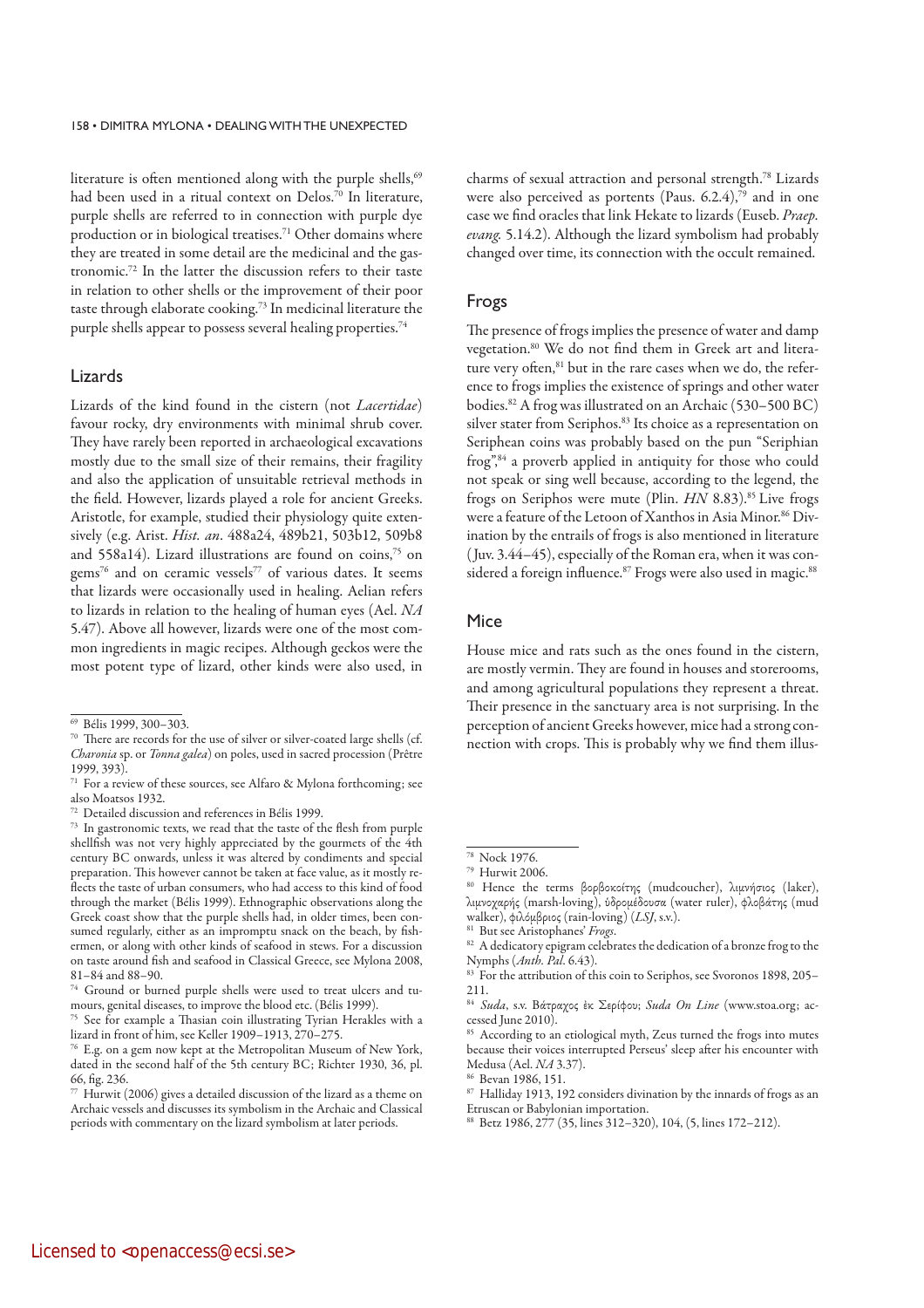trated on ears of wheat on coins from Metapontum<sup>89</sup> and also as bronze figurines, which were dedications in sanctuaries.<sup>90</sup>

## Crows

Crows are birds whose physiology was well-studied in antiquity.91 They could be tamed and taught to imitate human speech or animal voices.<sup>92</sup> The crow was one of the popular characters in fables and stories.<sup>93</sup> They were associated with Athenaand were part of the wedding ceremonies, symbolizing fidelity.94 Perhaps the most characteristic aspect of these birds was the use of their cries, flying patterns and numbers as auguries.95

## Chicken and cockerels

The date of the introduction of chicken in the Greek world is a matter of scholarly debate<sup>96</sup> and its use as a source of food (eggs and meat), either for secular consumption or for sacrifice, is still unclear.<sup>97</sup> Roosters and hens were kept in certain temples, for ritual use.98 Cockerels were associated to various gods, especially warlike ones such as Ares and Athena, and also to Dionysos (on the basis of a sexual association).<sup>99</sup> Additionally the cockerel was consecrated to Maia, mother of Hermes; initiates to her mysteries abstained from eating domestic birds, just as the initiates in Demeter's Eleusinian mysteries did (Porph. Abst. 4.16). The cock was the expected sacrificial victim to Asklepios after healing<sup>100</sup> and was also associated with the underworld. In the Graeco-Roman world cockerels were sacrificed to deities of the underworld in the interest of the dead.101 In addition they were commonly illustrated on tombstones.102 Certain sources preserve reference to the involvement of cocks to certain agricultural rituals<sup>103</sup> and also, at least in Roman times, to the divinatory

- 
- <sup>93</sup> Temple & Temple 1998.<br><sup>94</sup> Temple & Temple 1998, 115.
- <sup>95</sup> E.g. Hor. Carm. 3.17.13; Plin. HN 18.87. For full references, see Arnott 2007, 114.
- $6$  Sergeantson 2009; eadem forthcoming; Trantalidou this volume.
- <sup>97</sup> Sergeantson 2009; Sergeantson forthcoming.
- <sup>98</sup> Ael. NA 17.46; Thompson 1964, 41.
- 99 Simoons 1996, 154; Bevan 1986, 28 and 41.
- 100 Jayne 1962, 296; Kilby 1979.

practice of *alektryomancy* (i.e. divination by observing the sacred chicken).<sup>104</sup> In temples ritual cockfighting took place,<sup>105</sup> while in more secular contexts the cocks were an ingredient for magic spells.<sup>106</sup> Furthermore, cockerels have been illustrated on Archaic vases as love gifts.107

## Eggs

References to egg-eating are not very common in sympotic literature and when they occur, their consumption is usually placed in the context of extravagant symposia, where eggs are ingredients in elaborate recipes.108 Although it is evident that eggs were eaten, their shells are rarely detected archaeologically in domestic contexts, because of their fragility and inappropriate retrieval methods applied in the field.<sup>109</sup> The egg, usually with no determination of species, was a highly symbolic food in antiquity for an obvious reason: the generation of life from within it. Its philosophical and cosmological connotations, reflecting a strong oriental influence, are evident in the Orphic cosmology.110 Egg-eating was in some cases a taboo.111 In the sources, there is even a reference to an egg-swallowing ritual.112 Eggs, real or made of clay or stone were deposited in graves.<sup>113</sup> In Rome the egg symbolized life and fertility and was used in connection with deities that were associated with earth and reproduction (e.g. Ceres– agriculture).114 Finally we find eggs as ingredients in magical recipes.<sup>115</sup>

- <sup>111</sup> Plut. *Quaest. conv.* 635, discussed in Burkert 1983, 40, n. 25.
- 112 Mart. Cap. 2.140; Burkert 1983, 40, n. 25..
- 113 Kurtz & Boardman 1971, 77. See also Aaris-Sørensen 1981, 91–101, and Højlund 1983, 146, on the Maussolleion of Halikarnassos, where
- 26 hens' eggs were found.
- <sup>114</sup> Simoons 1994, 156.
- 115 Betz 1986, 83.

<sup>&</sup>lt;sup>89</sup> Richter 1930, 35 and 79, fig. 184.

<sup>90</sup> E.g. Waldstein 1905, 384, pl. 76.

<sup>&</sup>lt;sup>91</sup> For a review of all references, see Arnott 2007, 113-117.

<sup>92</sup> Arnott 2007, 114.

<sup>&</sup>lt;sup>101</sup> Representations of birds (among which many are cockerels) are common in several sanctuaries (Bevan 1986, 43).

<sup>102</sup> Goodenough 1953–1968, 64–67.

<sup>103</sup> At Methana a cockerel was sacrificed as a means of ensuring protection from the scorching south-west wind and a good grape harvest (Paus. 2.34.2).

 $104$  Cic. *Nat. D.* 2.3.7; *Div.* 1.29 and 2.71, discussed in van der Horst 1998.

<sup>105</sup> Lonsdale 1979, 155; Waida 1987. For a late 5th century BC illustration of cock fighting, see Richter 1930, 40, fig. 216.

<sup>106</sup> One goose, three pigeons and three roosters were placed in a pit and burned as part of such a magical preparation (Betz 1986, 161).

<sup>&</sup>lt;sup>107</sup> Shapiro 1981. For representation of cocks in sculpture, see Richter 1930, 39–40.

<sup>108</sup> Dalby 1996, 112; Dalby & Grainger 1996, 47, 97 and 117.

<sup>&</sup>lt;sup>109</sup> For eggs from archaeological contexts that were not eaten, see Serjeantson 2009, 178–179.

<sup>&</sup>lt;sup>110</sup> Leisegang 1955.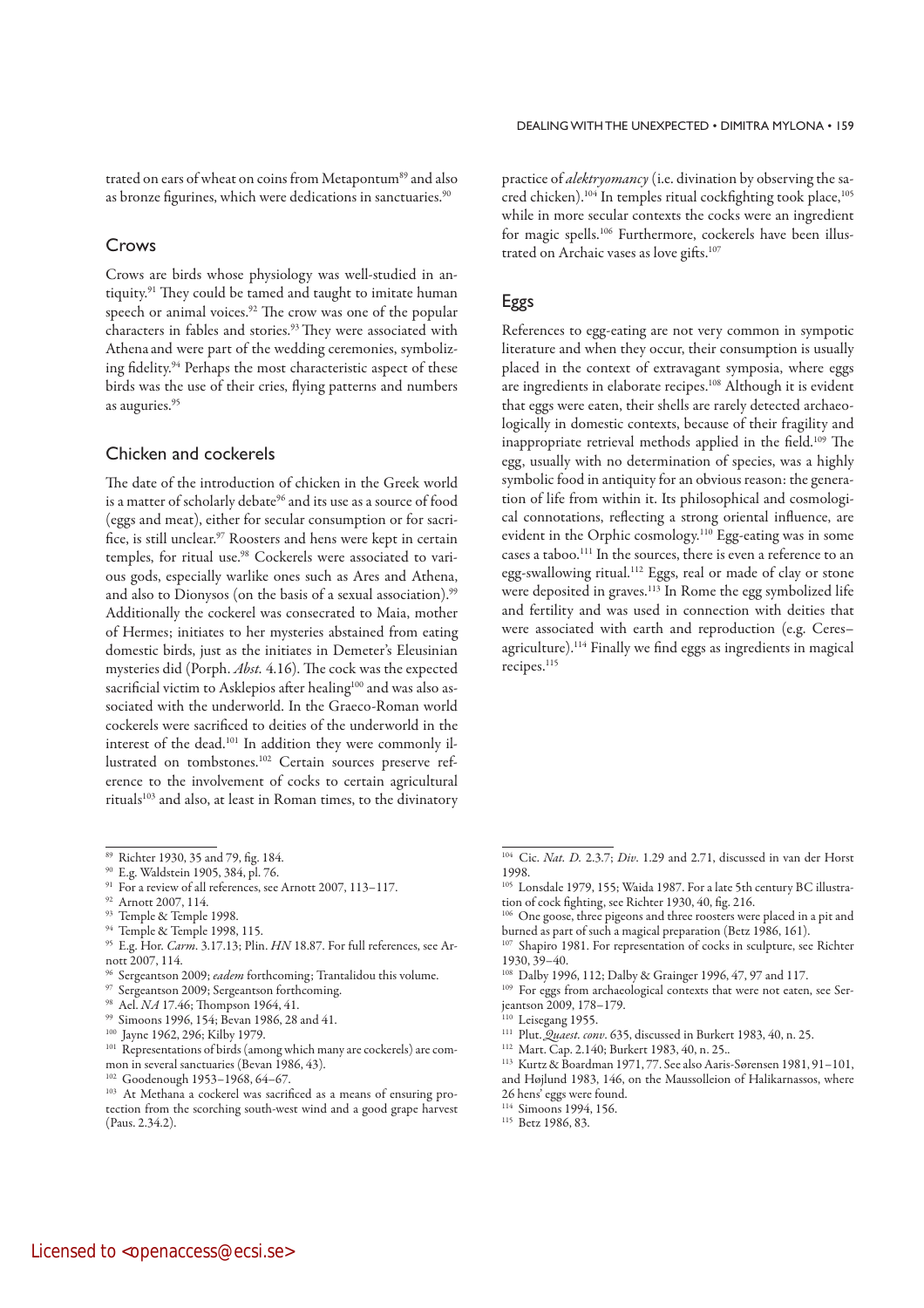## Common trends and associations

In this preceding review of the use and meaning of the various types of "unusual" animals several trends are evident.<sup>116</sup>

The animals most commonly encountered in the cistern are not "typical" sacrificial animals that were sacrificed on an altar and consumed at sacrificial meals (at least as far as our written sources go).117 Sacrificial function of these animals, however, was not excluded altogether. They are either referred to as sacrificial victims in the geographical or social periphery of the Greek world, or mentioned as curious phenomena. The sacrifice of the cockerel as a means of ensuring protection from the scorching south-west wind and a good grape harvest at Methana is such an example.118 Alternatively, the sacrifice of these "unusual animals" is linked to a specific god only, or to specific circumstances. Horses, for example, were sacrificed to Helios or to Poseidon in specific cases, while puppies were sacrificed to Ares at Sparta.

Most of the "unusual animals", such as the snakes, the lizards, the frogs and the crow, were not considered edible.<sup>119</sup> Even those that were perceived as a possible source of food were often covered by alimentary taboos.<sup>120</sup> Eggs, for example, were strongly related at the symbolic level to the regeneration of life and their consumption was in some cases prohibited by taboo, while chicken was not eaten by the initiated at the Eleusinian mysteries. Several ancient sources however make it clear that these same animals were eaten by individuals or groups in the social and geographical periphery of the Greek world, or that their status as edible or inedible could change.121 The edibility or not of dog flesh is a good example of such a case.122

Some deities appear in the textual record to be related to several of these animals more often than others. Poseidon, Hekate and Asklepios are the names that appear more frequently. Puppies, snakes and cockerels, all animals with medicinal properties, were apparently part of the healing process in the Asklepieia and the actual animals were living within their precincts. Hekate was a goddess linked to the women's world, to child-bearing, to crossroads and to the darkness. Dogs, snakes, fish and eggs are known to have been connected to her.123 Hekate is also a goddess known from the Theogony to be associated to Poseidon, the god of the sea and springs. Together they were prayed to by fishermen.<sup>124</sup> The example of the shared characteristics (protectors of sea fishing) between deities, which are usually considered by the Classical discourse as unrelated, as in the case of Poseidon and Hekate, is instructive. Given that the ancient Greek pantheon comprises deities each with a wide range of traits,<sup>125</sup> it should perhaps be more fruitful for our purposes to view the associations of animals not with the deities themselves but with the forces they represent in each case.

Many of the animals in the cistern had a strong association with water and earth. On one hand, we have the aquatic element in the form of purple shells, the fish, the water snakes, the frogs. On the other, we have the chthonic element in the form of snakes, lizards, dogs, puppies and eggs. A joined cult like the one represented in the example of Poseidon and Hekate cited above could explain the combination of the two domains, but would leave out several of the animals that do not fit in any given scheme.

Divination and magic are two domains that account for almost all the categories of animals found in the cistern. Divination had many forms in antiquity, and it was practised both in sanctuaries and in more secular contexts.126 It is interesting that almost all the animals in the cistern could have had a divinatory function.The use of the animals in magic appears at first to be a link worth investigating. Magical processes and rites could explain almost all the "unusual" finds in the cistern.127

Use of "unusual" animals as food or in ritual could be related to a side of life in a sanctuary that was not reported in public, at least not in written form, that was not commented upon formally or informally. If we investigate each type of animal separately, many are linked to magic, medicine, superstition, or situations that take place in the social periphery.

<sup>&</sup>lt;sup>116</sup> The following discussion is not geographically or temporally specific. Its aim is to reveal possible associations rather than definite interpretations.

<sup>117</sup> See n. 16.

<sup>118</sup> See n. 104.

<sup>119</sup> See NP, XIII, 554–558, s.v. snake; VII, 755–756, s.v. lizard; V, 556– 562, s.v. frog; III, 959–961, s.v. crow, as well as in reviews of ancient food items (e.g. Soyer 1977; Dalby 1996; Brothwell & Brothwell 1998). <sup>120</sup> For a detailed treatise of alimentary taboos covering various types of animals, see Simoons 1994.

<sup>121</sup> Parker 1983, 357–365. 122 Luce 2008.

<sup>&</sup>lt;sup>123</sup> von Rudloff 1999, 85–86 and 120–123.

<sup>124</sup> Hes. Theog. 440-443: "to those whose business is in the grey discomfortable sea, and who pray to Hecate and the loud-crashing Earth-Shaker, easily the glorious goddess gives great catch, and easily she takes it away as soon as seen, if so she will." (Translation by Hugh G. Evelyn-White). Furthermore, there is some tentative evidence for an association between the two at Eleusis, where an Archaic temple of Hekate has been located underneath a Roman temple dedicated to Poseidon and Artemis Propylaia (Clinton 1988, 76).

<sup>&</sup>lt;sup>125</sup> Poseidon for example except being worshipped as the ruler of the sea was also worshipped as the Shaker of the Earth, the Protector of the crops etc. For the various epithets and characteristics of Poseidon, see Burkert 1985, 136–139.

<sup>126</sup> For definitions and more general discussions of magic and divination, see Graf 1997; Giraolo & Seidel 2002; Halliday 1913.

<sup>&</sup>lt;sup>127</sup> For an abundance of references to various animals, see Betz 1986.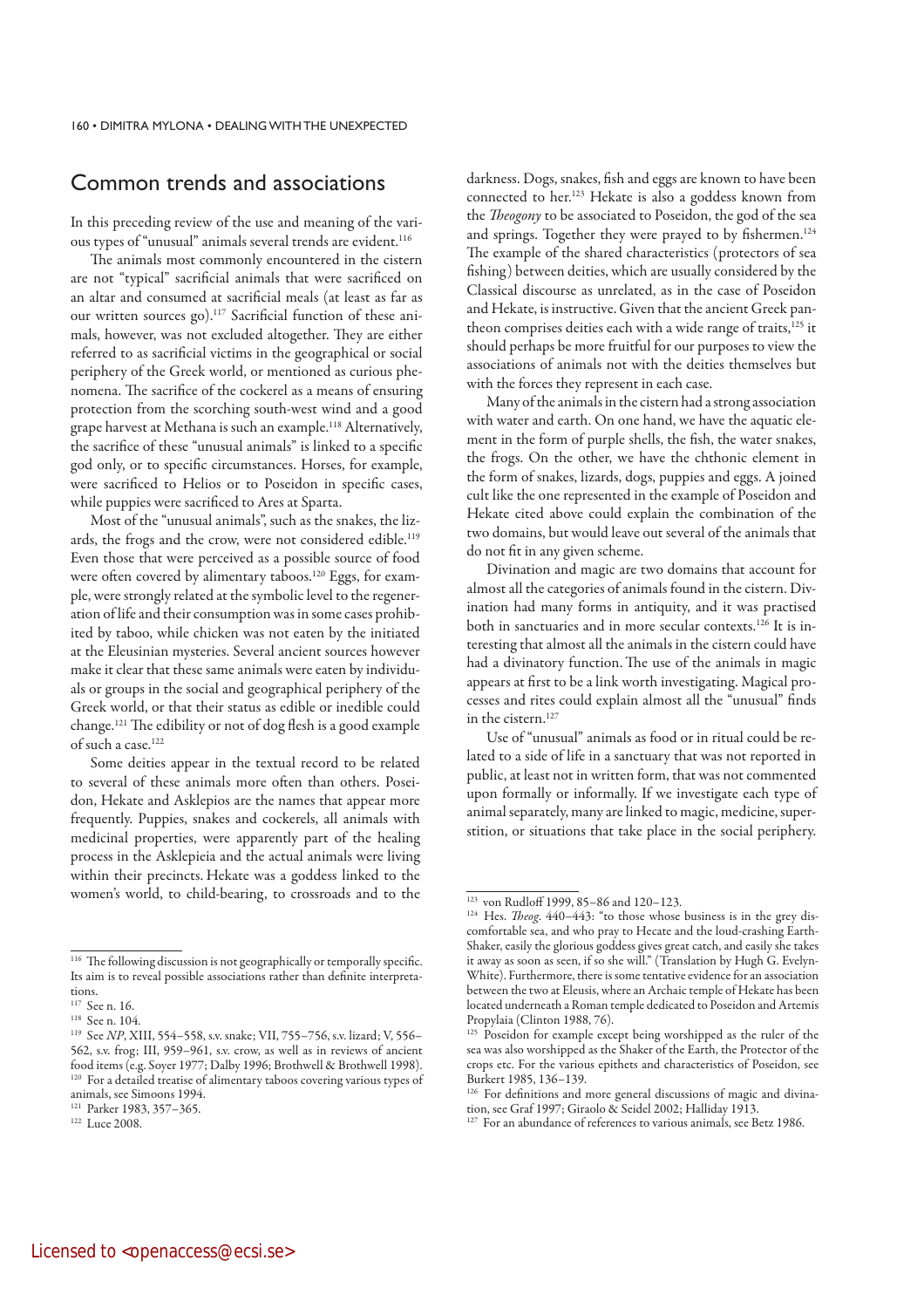### DEALING WITH THE UNEXPECTED • DIMITRA MYLONA • 161

However we may choose to interpret this find, we are not in position to judge whether it represents a unique phenomenon or whether it was common in sanctuaries. These types of small, seemingly insignificant, remains are very rarely collected in the excavations at sanctuaries.

## **Conclusions**

The animal remains from the Early Roman cistern (Feature 03) in the Sanctuary of Poseidon at Kalaureia appear to be quite an unusual, and so far, unique find. The assemblage consists of thousands of animal bones and shells of a very wide range of taxa, which include seashells and fish, birds and eggs, mice and rats, snakes, frogs and lizards, dogs and puppies as well as cattle, pig, sheep and goats. Stratigraphic and taphonomic considerations suggest that the assemblage was deposited in one episode, or several depositional episodes in a very short period of time. The find spot of this assemblage within the sanctuary and its very unusual composition raises a number of issues that call for interpretation.

The analysis of these remains presents us with challenges, which go beyond what is usually dealt with in a typical zooarchaeological analysis. The first challenge is about the broadening of the interpretative schemes used by zooarchaeology (and also other branches of bio-archaeological research).128 Although the economic and archaeo-environmental component of these approaches has been explored in the case of the Sanctuary of Poseidon at Kalaureia,<sup>129</sup> this study takes zooarchaeological research a step further, into the realm of cult and belief.<sup>130</sup> In this paper certain notions were repeatedly encountered: magic, divination, death, marginality, earth, medicine. These, along with the much better understood notions of sacrifice, sacrificial animals, sacrificial dining, etc., lead to the realization that the animals did in fact participate in a reality of cult in a Greek sanctuary, that was both complex and multifaceted. In order to understand it better we should explore more widely issues of marginality, of folk beliefs, of local traditions, of individual interests, all which undoubtedly shaped the cultic practices in any given sanctuary in very complex ways.

The second challenge is methodological and faces the much-debated problem of the relationship between material remains and texts in the study of the classical past.131 In this paper animal remains are juxtaposed and compared to literary and epigraphic data about the possible uses of the same animals in the Greek world in a cultic context or otherwise. However, because texts and archaeological materials often reflect different activity domains and timescales in the past, in most cases, including this of the animal remains from the cistern, they cannot be used within a single comprehensive narrative.132 Instead, here we used the texts to construct a broad frame of reference where the animal taxa identified in the cistern acquired meaning and importance for the people in Greece of the historical times. This by no means offers a direct interpretation of the archaeological finds. As noted above it points to certain domains where all these animals could function.

DIMITRA MYLONA The Kalaureia Research Program E. Daskalaki 59 GR-74 100 Rethymno dimitra.mylona@sia.gr

## Bibliography

- Aaris-Sørensen, K. 1981. 'A zoological analysis of the osteological material from the sacrificial layer at the Maussolleion at Halikarnassos', in The Maussolleion at Halikarnassos 1. The Sacrificial deposit, eds. K. Jeppesen, F. Højlund & K. Aaris-Sørensen, København, 91–110.
- Albarella, U., ed. 2001. Environmental archaeology. Meaning and purpose (Environmental science and technology library, 17), London.
- Alfaro, C. & D. Mylona forthcoming. 'Fishing for purple shellfish in ancient Greece: acquisition technology and first steps in purple dye production', in Les arts de la couleur en Grèce ancienne ... et ailleurs. Colloque international, École française d'Athènes, 23–25 avril 2009.
- Anderson, J.K. 1985. Hunting in the ancient world, Berkeley, Los Angeles & London.
- Andrén, A. 1998. Between artefacts and texts. Historical archaeology in global perspective, New York.

<sup>&</sup>lt;sup>128</sup> For a representative debate on the issue see various papers in Albarella 2001, esp. Hamilakis 2001. For zooarchaeology, see MacKinnon 2007; deFrance 2009.

<sup>&</sup>lt;sup>129</sup> Various papers in Mylona & Penttinen forthcoming.

<sup>130</sup> The potential of zooarchaeology in the study of cult and belief has mostly been explored in relation to issues of sacrifice and to a lesser degree of sacrificial meals (for reviews see Hägg 1998; MacKinnon 2007; Mylona forthcoming b). For a re-examination of basic issues of cult and belief and the use of zooarchaeology in this context, see Pakkanen 2008; forthcoming.

<sup>131</sup> See n. 1.

<sup>132</sup> Foxhall 2004.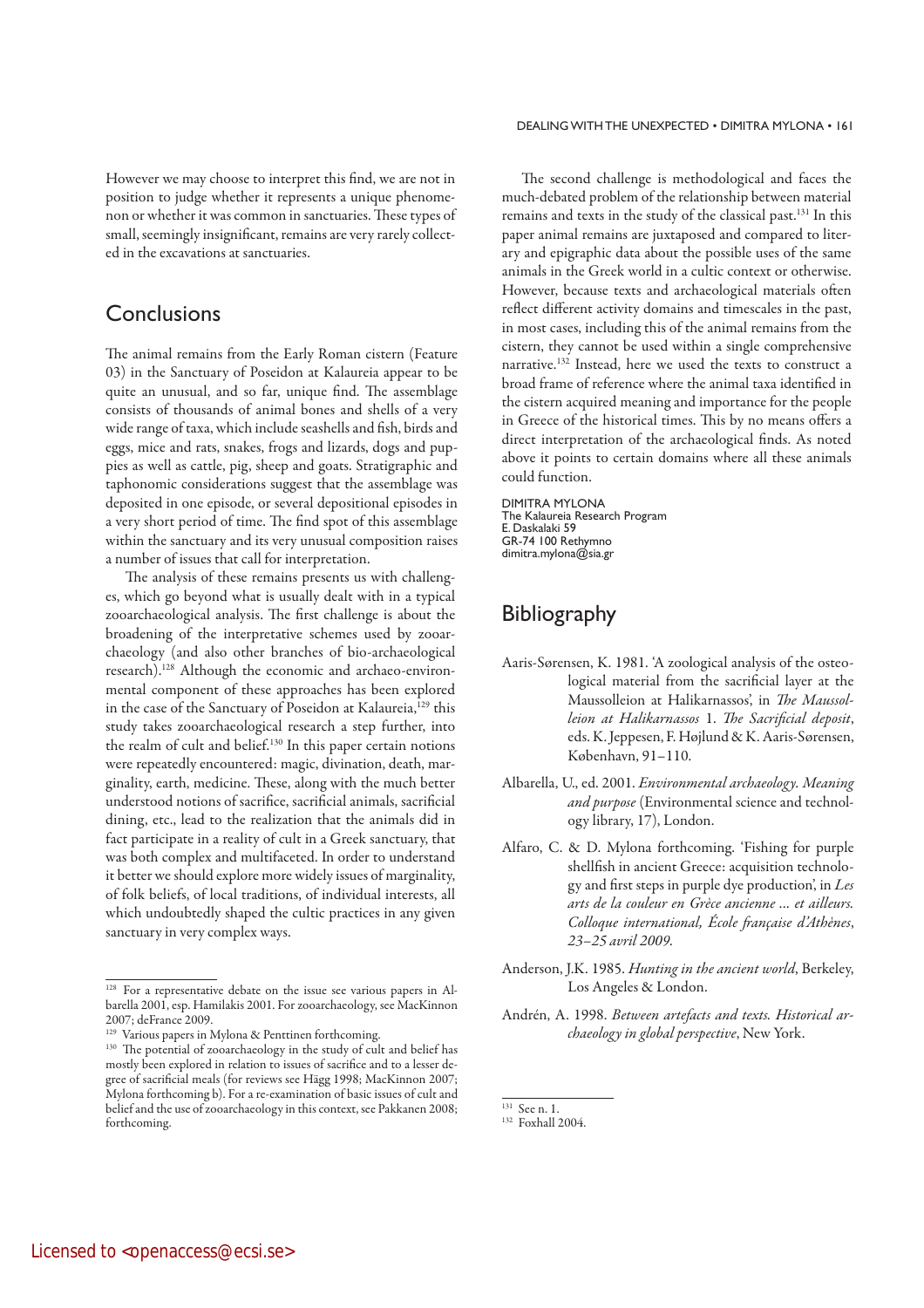- Antikas, T.G. 2006. 'Symbols of heroism: horse burials in royal and common Macedonian tombs', in Equids in time and space, ed. M. Mashkour, Oxford, 204–210.
- Arnott, W.G. 2007. Birds in the ancient world from A to Z, London.
- Bélis, M. 1999. 'Purple in cooking, medicine and magic', in From myth to reason? Studies in the development of Greek thought, ed. R. Buxton, Oxford, 295–316.
- Betz, H.D. 1986. The Greek magical papyri in translation including the demotic spells, Chicago.
- Bevan, E. 1986. Representations of animals in sanctuaries of Artemis and other Olympian deities (BAR-IS, 315), Oxford.
- Brothwell, D. & P. Brothwell 1998. Food in antiquity. A survey of the diet of early peoples, Baltimore.
- Burkert, W. 1983. Homo necans. The anthropology of ancient Greek sacrificial ritual and myth, Berkeley.
- Burkert, W. 1985. Greek religion: Archaic and Classical, Oxford.
- Camp, J. McK. 1998. Horses and horsemanship in the Athenian Agora, Athens.
- Cardini, L. 1970. 'Materiale osteologico', in Pyrgi. Scavi del santuario etrusco (1959–1967) (= NSc 24, suppl. 2), ed. G. Colonna, Roma, 616–625.
- Chandler, R. 1776. Travels in Greece, Oxford.
- Chappell, M. 2006. 'Delphi and the Homeric Hymn to Apollo', CQ 56, 331–348.
- Chenal-Velarde, I., 2006. 'Food, rituals? The exploitation of dogs from Eretria (Greece) during the Helladic and Hellenistic periods', in Dogs and people in social, working, economic or symbolic interaction. Proceedings of the 9th Conference of the International Council of Archaeozoology, Durham, August 2002, eds. L.M. Snyder & E.A. Moore, Oxford, 24–31.
- Chilardi, S. 2006. 'Artemis pit? Dog remains from a well in the Athenian town of Siracusa (Sicily)', in Dogs and people in social, working, economic or symbolic interaction. Proceedings of the 9th Conference of the International Council of Archaeozoology, Durham, August 2002, eds. L.M. Snyder & E.A. Moore, Oxford, 32–37.
- Clinton, K. 1988. 'Sacrifice at the Eleusinean mysteries', in Early Greek cult practice. Proceedings of the Fifth

International Symposium at the Swedish Institute at Athens, 26–29 June 1986 (ActaAth-4°, 38), eds. R. Hägg, N. Marinatos & G.C. Nordquist, Stockholm, 69–80.

- Cohen, A. & D. Serjeantson 1996. A manual for the identification of bird bones from archaeological sites, London.
- Dalby, A. 1996. Siren feasts. A history of food and gastronomy in Greece, London & New York.
- Dalby, A. & S. Grainger 1996. The Classical cookbook, London.
- Davidson, J. 1993. 'Fish, sex and revolution in Athens', CQ 43, 53–66.
- Davidson, J. 1995. 'Opsophagia: revolutionary eating in Athens', in Food in antiquity, eds. J. Wilkins, D. Harvey & M. Dobson, Exeter, 204–213.
- Davidson, J. 1996. 'On the fish missing from Homer', in Food in European literature, ed. J. Wilkins, Exeter, 57–64.
- Day, P.L. 1984. 'Dog burials in the Greek world', AJA 88, 21–32.
- deFrance, S.D. 2009. 'Zooarchaeology in complex societies. Political economy, status and ideology', Journal of Archaeological Research 17, 105–168.
- De Grossi Mazzorin, J. & C. Minniti 2006. 'Dog sacrifice in the ancient world: a ritual passage?', in Dogs and people in social, working, economic or symbolic interaction. Proceedings of the 9th Conference of the International Council of Archaeozoology, Durham, August 2002, eds. L.M. Snyder & E.A. Moore, Oxford, 62–66.
- Detienne, M. 1989. 'Culinary practices and the spirit of sacrifice', in The cuisine of sacrifice among the Greeks, eds. M. Detienne & J.-P. Vernant, Chicago & London, 1–20.
- Dyson, S L. 2006. In pursuit of ancient Greek past. A history of Classical archaeology in the nineteenth and twentieth centuries, New Haven.
- Ekroth, G. 2007. 'Meat in Ancient Greece: sacrificial, sacred or secular?', Food and history 5, 249–272.
- Ekroth, G. 2008. 'Burned, cooked or raw? Divine and human culinary desire at Greek animal sacrifice', in Transformations in sacrificial practises. From antiquity to modern times (Performances: Intercultural studies on ritual, play and theatre, 15) eds. E. Stavrianopoulou, A. Michaels & C. Ambos, Berlin, 87–111.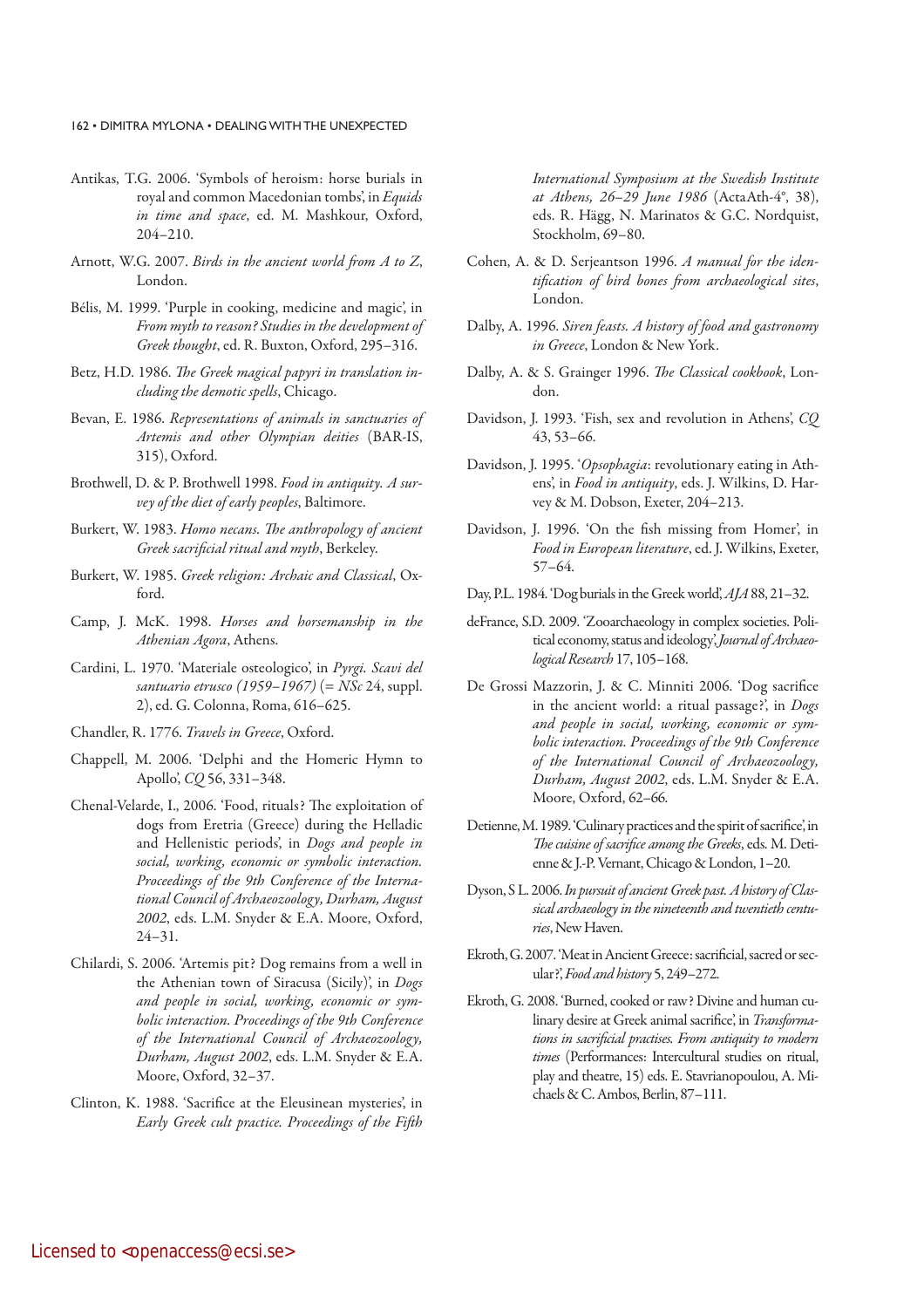- Farnell, R.R. 1970 (1921). Greek hero cults and ideas of immortality, Oxford.
- Foxhall, L. 2004. 'Field sports. Engaging Greek archaeology and history', in Archaeology and ancient history. Breaking down the boundaries, ed. WE. Sauer, London & New York, 76–84.
- Gardeisen, A., ed. 2005. Les équidés dans le monde méditerranéen antique. Actes du colloque organisé par l'École française d'Athènes, le Centre Camille Jullian, et l'UMR 5140 du CNRS, Athènes, 26-28 Novembre 2003, Lattes.
- Garnsey, P. 1999. Food and society in Classical antiquity, Cambridge.
- Georgoudi, S. 2005. 'Sacrifice et mise à mort: aperçus sur le statut du cheval dans les pratiques rituelles grecques', in Gardeisen 2005, 137–142.
- Giannakes, G.N. 1982. Orpheos lithica, Ioannina.
- Gilhus, I.S. 2006. Animals, gods and humans. Changing attitudes to animals in Greek, Roman and Early Christian ideas, Oxon & New York.
- Giraolo, L. & J. Seidel, eds. 2002. Magic and divination in the ancient world, Leiden, Boston & Köln.
- Goodenough, E.R. 1968. Jewish symbols in the Greco-Roman periods, vol. 8, New York.
- Gourevitch, D. 1968. 'Le chien de la therapeutique populaire aux cultes sanitaires', MÉFRA 80, 247–281.
- Graf, F. 1997. Magic in the ancient world, Cambridge, MA.
- Grant, M. 2000. On food and diet, London.
- Hägg, R. 1998. 'Osteology and Greek sacrificial practice', in Greek sacrificial ritual, Olympian and chthonian. Proceedings of the Sixth International Seminar on ancient Greek cult, organized by the Department of Classical Archaeology and Ancient History, Göteborg University, 25–27 April 1997 (ActaAth-8°, 18), eds. R. Hägg & B. Alroth, Stockholm, 49–56.
- Halliday, W.R. 1913. Greek divination. A study of its methods and principles, London.
- Hamilakis, Y. 2001. 'Re-inventing environmental archaeology. A comment on economic prehistory or environmental archaeology? On gaining a sense of identity, *Envi*ronmental archaeology. Meaning and purpose (Environmental science and technology library, 17), ed. U. Albarella, London, 29–38.

Harrison, J. 1899. 'Delphica', JHS 19, 205–251.

Hoffmann, H. 1962. Attic red-figured rhyta, Mainz.

- Højlund, F. 1983. 'The Maussolleion sacrifice', AJA 87, 145– 152.
- Hurwit, M.J. 2006. 'Lizards, lions and the uncanny in Early Greek art', Hesperia 75, 121–136.
- Isager, S. & J.E. Skydsgaard 1992. Ancient Greek agriculture. An introduction, London & New York.
- Isaksson, S. forthcoming. 'Traces of a feast. Organic residues at the Sanctuary of Poseidon, Kalaureia, Greece', in Mylona & Penttinen forthcoming.
- Jayne, W.A. 1962. The healing gods of the ancient civilisations, New York.
- Karali, L. 1990. 'Sea-shells, land snails and other marine remains from Akrotiri', in Thera and the Aegean world. Proceedings of the Third International Congress, Santorini, Greece, 3–9 September 1989, vol. 2, eds. D.A. Hardy, J. Keller, V.P. Galanopoulos, N.C. Flemming & T.H. Druitt, London, 10–415.
- Karali, L. 1999. Shells in Aegean prehistory (BAR-IS, 761), Oxford.
- Keller, O. 1963 (1909–1913). Die antike Tierwelt, 2 vols, Hildesheim.
- Kelly, Th. 1966. 'The Calaurian amphictiony', AJA 70, 1966, 113–121.
- Kilby, E.-L. 1979. 'A cock for Asclepius', Journal of Sport History 6.2, 28–35.
- Kitchell, K. 2004. 'Man's best friend? The changing role of dog in Greek society', in PECUS. Man and animal in antiquity. Proceedings of the conference at the Swedish Institute in Rome, September 9–12, 2002 (The Swedish Institute in Rome. Projects and seminars, 1), ed. B. Santillo-Frizell, Roma, 177–182.
- Kurtz, D.C. & J. Boardman 1971. Greek burial customs, London.
- Küster, E. 1913. Die Schlange in der griechischen Kunst und Religion (Religionsgeschichtliche Versuche und Vorarbeiten, 13:2), Gießen.
- Lefèvre-Novaro, D. 2010. 'Les sacrifices de poissons dans les sanctuaires grecs de l'Âge du Fer', Kernos 23, 37–52.
- Leisegang, H. 1955. 'The mystery of the serpent', in Pagan and Christian mysteries. Papers from the Eranos yearbooks, ed. J. Campbell, New York, 3–69.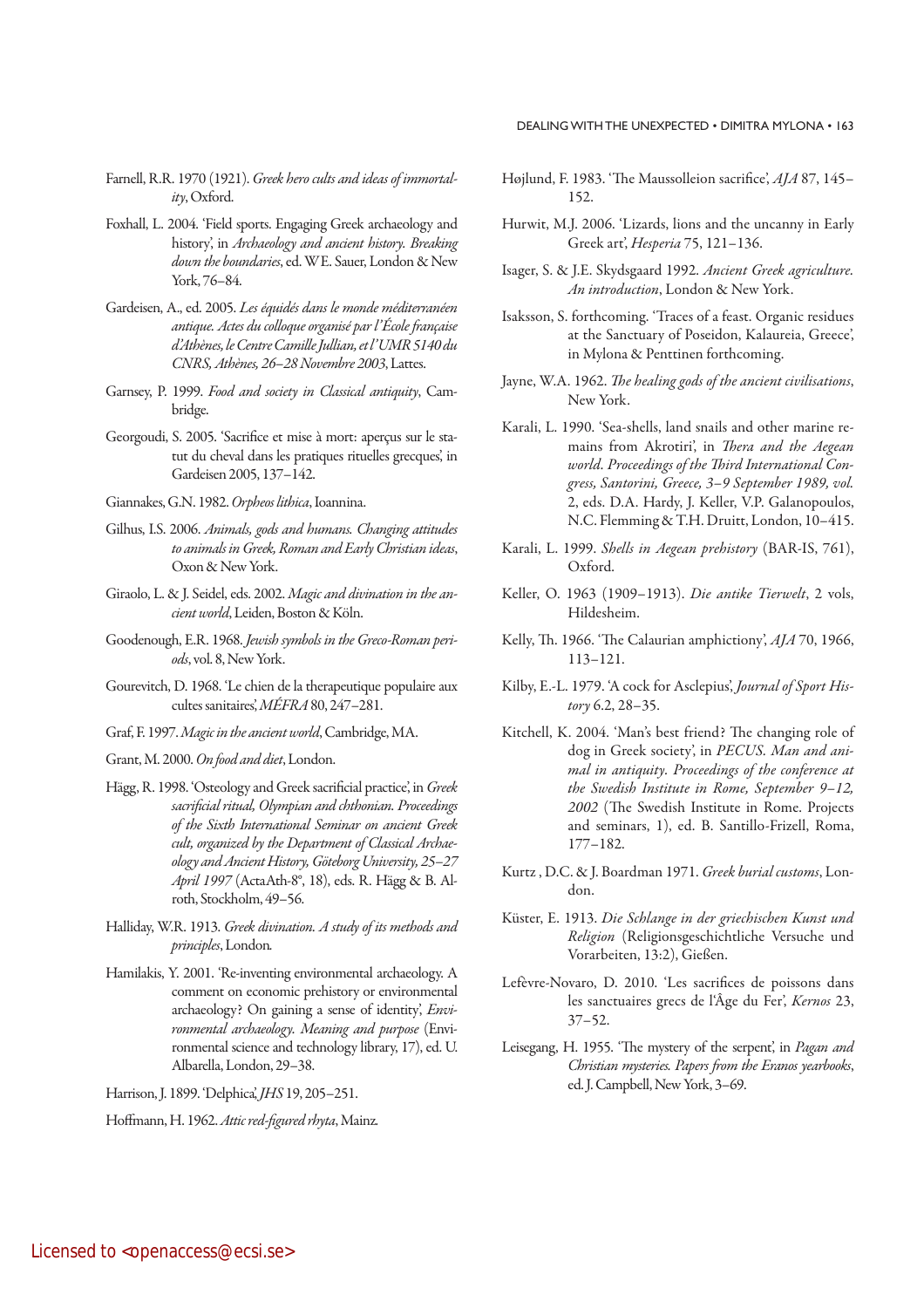- Leone, M. & P. Potter 1988. 'Introduction: issues in historical archaeology', in The recovery of meaning. Historical archaeology in the eastern United States (Anthropological Society of Washington series, 9), eds. M. Leone & P. Potter, Washington, 1-22.
- LiDonnici, L.R. 1995. The Epidaurian miracle inscriptions. Text, translation and commentary, Atlanta.
- Lissarrague, F. 1995. 'Identity and otherness. The case of Attic head vases and plastic vases', Source 15:1, 4–9.
- Lonsdale, H.S. 1979. 'Attitudes towards animals in ancient Greece', GaR 26, 146–159.
- Luce, J.-M. 2008. 'Quelques jalons pour une histoire du chien en Grèce antique', Pallas 76, 261–293.
- Lymberakis, P. & G. Iliopoulos forthcoming. 'Snakes and other microfaunal remains from the Sanctuary of Poseidon at Kalaureia', in Mylona & Penttinen forthcoming.
- MacGillivray, J.A., L H. Sackett & JM. Driessen, eds. 2007. Palaikastro. Two Late Minoan wells (BSA suppl , 43), London.
- MacKinnon, M. 2007. 'Osteological research in Classical Archaeology', AJA 111, 473–504.
- Mainoldi, C. 1984. L'image du loup et du chien dans la Gréce ancienne : d'Homère à Platon,Paris.
- Malten, L. 1914. 'Das Pferd im Totenglauben', JdI 29, 179–256.
- Merlen, R.H.A. 1971. "De canibus". Dog and hound in antiquity, London.
- Moatsos, P.G. 1932. Porfyra, Alexandria.
- Moreland, J. 2001. Archaeology and text, London.
- Mylona, D. 2008. Fish-eating in Greece from the fifth century B.C. to the seventh century A.D. A story of impoverished fishermen or luxurious fish banquets? (BAR-IS, 1754), Oxford.
- Mylona, D. forthcoming a. 'Mammal and fish remains from the Sanctuary of Poseidon at Kalaureia', in Mylona & Penttinen forthcoming.
- Mylona, D. forthcoming b. 'Zooarchaeology on new pathways. Remains of terrestrial and aquatic animals at the Sanctuary of Poseidon at Kalaureia, Poros, in Environmental archaeology – The history of man-made environment, ed. K. Kotsakis, Thessaloniki.
- Mylona, D. & A. Penttinen, eds. forthcoming. The physical environment and everyday life in the Sanctuary of Poseidon at Kalaureia, Stockholm.
- Mylona, D., M. Ntinou, P. Pakkanen, A. Penttinen, D. Serjeantson & T. Theodoropoulou forthcoming. 'Integrating archaeology and science in a Greek sanctuary. Issues of practise and interpretation in the study of the bioarchaeological remains from the Sanctuary of Poseidon at Kalaureia', in Subsistence, economy and society in the Greek World. Improving the integration of archaeology and science, eds. S. Voutsaki & S. Valamoti.
- Mylonopoulos, J. 2006. 'Von Helike nach Tainaron und von Kalaureia nach Samikon: Amphiktyonische Heiligtümer des Poseidon auf der Peloponnes', in Kult-Politik-Ethnos: Überregionale Heiligtümer im Spannungsfeld von Kult und Politik. Kolloquium, Münster, eds. K. Freitag, P. Funke & M. Haake, Stuttgart, 121–155.
- Nock, A D. 1986 (1972). 'The lizard in magic and religion', in Essays on religion and the ancient world. Selected and edited, with an introduction, bibliography of Nock's writings, and indexes, ed. Z. Stewart, Oxford, 271–276.
- Ntinou, M. forthcoming. 'Anthracological analysis at the Sanctuary of Poseidon at Kalaureia', in Mylona & Penttinen forthcoming.
- Pakkanen, P. 2008. 'From polis to borders. Demarcation of social and ritual space in the Sanctuary of Poseidon at Kalaureia, Greece', Temenos 44, 250-256.
- Pakkanen, P. forthcoming. 'Depositing cult. Considerations on what makes a cult deposit', in Cult material. Ritual and cult in archaeological study of early Greek religion. Proceedings of the colloquium organised by the German Archaeological Institute and Finnish Institute at Athens, October 2008, eds. S. Bocher & P. Pakkanen, Helsinki.
- Parker, R. 1983. Miasma. Pollution and purification in early Greek religion, Oxford.
- Pellegrin, P. 1997. Sextus Empiricus: Esquisses pyrrhoniennes, Paris.
- Penttinen, A. & B. Wells with contributions by A. Hooton, A. Karivieri, D. Mylona, J. Pakkanen, P. Pakkanen, E. Savini & T. Theodoropoulou 2009 (pr. 2010). 'Report on the excavations to the southeast of the Temple to Poseidon at Kalaureia in 2007 and 2008', OpAthRom 2, 89–141.
- Poulakis, G. 2007. Folk studies from Poros and Troizen, Athens.
- Poulou-Papadimitriou, N. 2008. 'Byzantine pottery from Eleutherna: the cistern at Agia Anna', in Eleutherna II.3. The Byzantine house at Agia Anna, eds. Th. Kalapaxis, N. Poulou-Papadimitriou, A.G. Giaggaki, M. Xanthopoulou, L. Mandalara & D. Mylona, Rethymno, 25–188.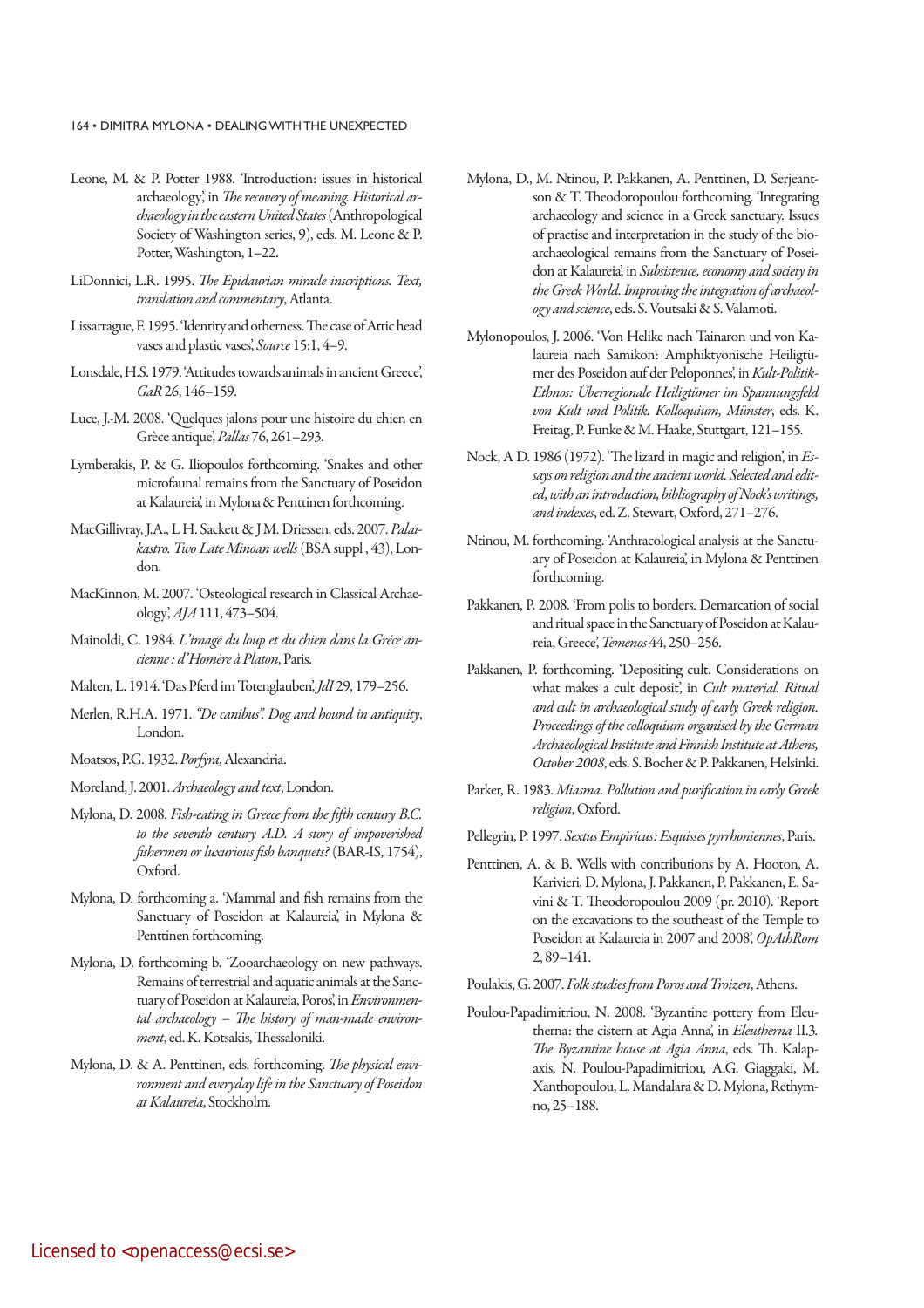- Prêtre, C. 1999. 'Le matériel votif à Délos. Exposition et conservation', BCH 123, 389–396.
- Rabe, H. 1906. Scholia in Lucianum, Leipzig.
- Reese, D.S. 2000. 'Iron Age purple-dye production in the Aegean', in Kommos IV. The Greek sanctuary, eds. J.W. Shaw & M.C. Shaw, Princeton, 643–646.
- Reese, D.S. & E. Kosmetatou 1995. 'Equid sacrifices/burials in Greece and Cyprus: an addendum', JPR 1:9, 34–42.
- Richter, G. 1930. Animals in Greek sculpture. A survey, Oxford.
- Roberts, S.R. & A. Glock, 1986. 'The stoa gutter well. A late Archaic deposit in the Athenian Agora', Hesperia 55, 1–74.
- Rose, M. 2000. 'The fish remains', in Kommos IV. The Greek sanctuary, eds. J.W. Shaw & M.C. Shaw, Princeton, 495-560.
- Rosivach, V.J. 1994. The system of public sacrifice in fourth-century Athens (American Philological Association. American Classical studies, 34), Atlanta.
- Sarpaki, A. forthcoming. 'Archaeobotanical whispers from the Sanctuary of Poseidon at Kalaureia. Can whispers be turned to sounds?', in Mylona & Penttinen forthcoming.
- Sauer, W.E., ed. 2004. Archaeology and Ancient History. Breaking down the boundaries, London & New York.
- Scholz, H. 1937. Der Hund in der griechisch-römischen Magie und Religion, Berlin.
- Serjeantson, D. 2009. Birds (Cambridge manuals in Archaeology, 8), Cambridge.
- Serjeantson, D. forthcoming. 'Bird remains in the Sanctuary of Poseidon at Kalaureia', in Mylona & Penttinen forthcoming.
- Serjeantson, D. & J. Morris 2011. 'Raven and crows in Iron Age and Roman Britain', OJA 30:1, 85–107.
- Shapiro, H.A. 1981. 'Courtship scenes in Attic vase-painting', AJA 85, 133–143.
- Simoons, F. 1994. Eat not this flesh. Food avoidances from prehistory to the present, Madison.
- Sinn, U. 1993. 'Greek sanctuaries as places of refuge', in Greek sanctuaries. New approaches, eds. N. Marinatos & R. Hägg, London & New York, 88–109.
- Sinn, U. 2003. 'Das Poseidonheiligtum auf Kalaureia: ein archäologischer Befund zum antiken Asylwesen', in Das antike Asyl. KultischeGrundlagen, rechtliche Ausgestaltung

und politische Funktion, ed. M. Dreher, Köln, Weimar & Wien, 107–125.

- Small, B.D , ed. 1995. Methods in the Mediterranean. Historians' and archaeologists' views on the use of texts and archaeology, ed. B.D. Small, Leiden.
- Small, B.D. 1999. 'The tyranny of the text: lost social strategies in current historical period archaeology in the classical Mediterranean', in Historical archaeology. Back from the edge, eds. A.PP. Funari, M. Hall & S. Jones, London & New York, 122–136.
- van Straten, F.T. 1995. Hierà kalá. Images of animal sacrifice in Archaic and Classical Greece (Religions in the Graeco-Roman world, 127), Leiden.
- Svoronos, JN. 1898. 'ΒΑΤΡΑΧΟΣ ΣΕΡΙΦΙΟΣ', JIAN 1, 205– 211.
- Syrides, G. forthcoming. 'Sea shells from the Sanctuary of Poseidon at Kalaureia', in Mylona & Penttinen forthcoming.
- Temple, O. & R. Temple 1998. Aesop. The complete fables, New York.
- Thompson, A.L. 1964. A new dictionary of birds, London & Edinburgh.
- Trantalidou, K. 2006. 'Companions from the oldest times: dogs in ancient Greek literature, iconography and osteological testimony', in Dogs and people in social, working, economic or symbolic interaction. Proceedings of the 9th Conference of the International Council of Archaeozoology, Durham, August 2002, eds. L.M. Snyder & E.A. Moore, Oxford, 96–119.
- Turcan, R. 1996. The cults of the Roman Empire, Oxford.
- van der Horst, P.W. 1998. 'Sortes: sacred books on instant oracles in late antiquity', in The use of sacred books in the ancient world (Contributions to biblical exegesis and theology, 22), eds. L.V. Rutgers, P.W. van der Horst, H.W. Havelaar & L. Teugels, Leuven, 143–147.
- von Rudloff, R. 1999. Hekate in ancient Greek religion, Victoria.
- Waida, M. 1987. 'Cocks', in The encycopedia of religion, ed. M. Eliade, New York & London, 551–552.
- Waldstein, C. 1905. Argive Heraeum II, Boston & New York.
- Wall-Crowther, S. 2007. 'The animal bones', in Palaikastro. Two Late Minoan wells, eds. J.A. MacGillivray, L.H. Sackett & J.M. Driessen, London, 181–210.